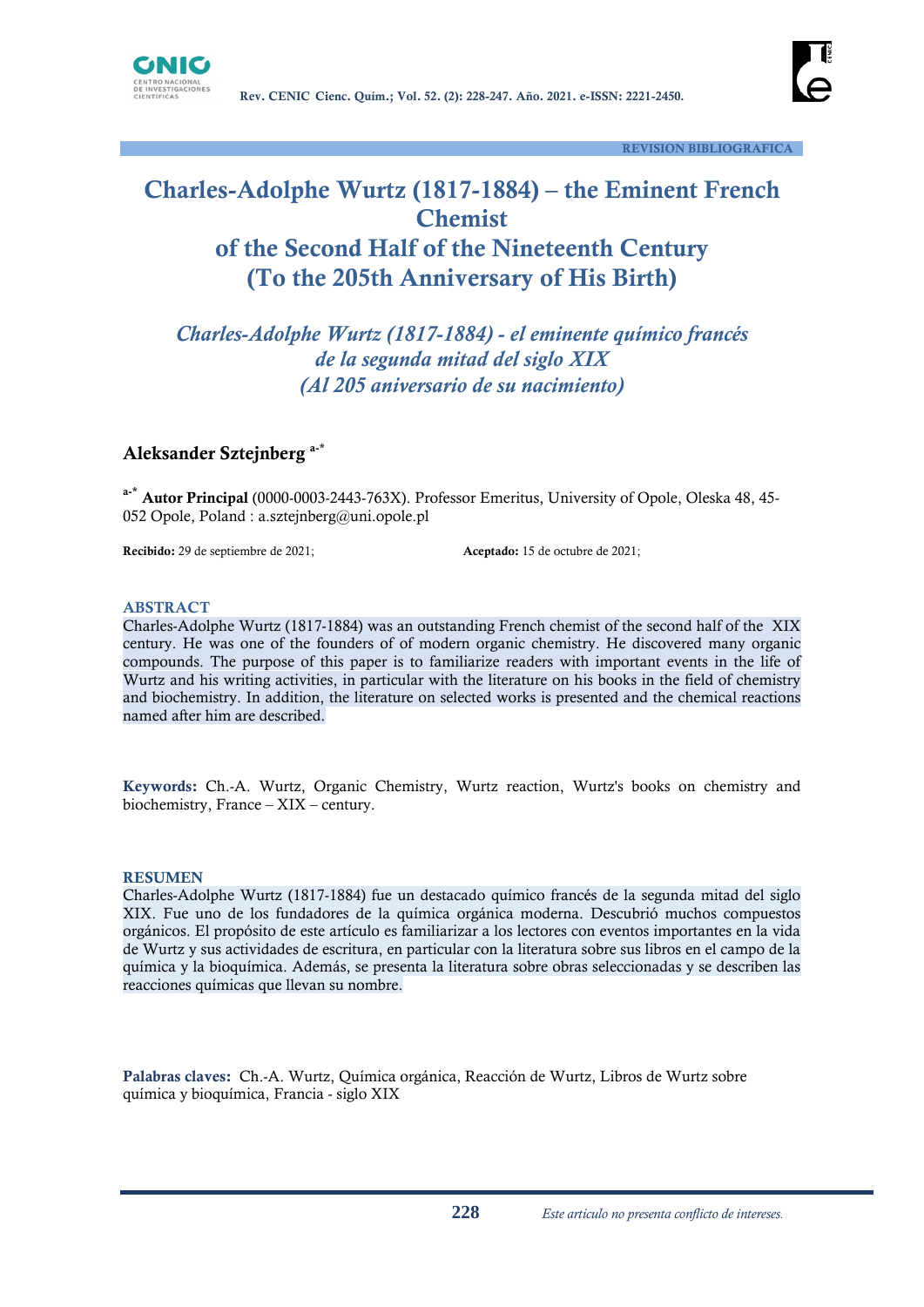

# **INTRODUCTION**

### *The important events in Wurtz's life*

Charles-Adolphe Wurtz (1817-1884) (Figure 1), known simply as Adolphe Wurtz was called "an oustanding French chemist at a period when chemistry was undergoing rapid expansion" (Smith, 1949, p. 261), "one of the founders of modern organic chemistry" (Anonymous, 1884a), and "a successful university teacher" (Wall, 1951, p. 355).

One hundred and thirty-eight years have passed since his death, but during this time only a few articles about this interesting man were published. The American chemist Henry Monmouth Smith (1868-1950) wrote about Wurtz's research and achievements in his book, published in 1949:

Studied the acids of phosphorus; determined the constitution of hypophosphorus acid; discovered phosphorus oxychloride (1847), the primary aliphatic amines (1848) and the synthesis of hydrocarbons by the action of sodium on alkylhalides (1855). Estabilished the constitution of glycerine; prepared and studied glycol and many of its derivatives, including lactic acid from propylene glycol. Studied the condensation of aldehyde an discovered aldol (1872) (p. 261).

Adolphe Wurtz was born in Strasbourg on November 26, 1817 and he was the eldest son of Jean-Jacques Wurtz (1792-1845) and his wife Soph, née Kreiss (1795-1878) ("Wurtz, Charles Adolphe", 2019).

He spent the earliest years of his life in Wolfisheim, a small village near Strasbourg, where his father was a Lutheran pastor. "He spoke Alsatian with his family, but learned French and Hochdeutsch in his youth" (Rocke, 1993, p. 93).

From July 1826, he attended the Protestant Gymnasium in Strasbourg (Brooke, 1976, p. 529). In 1834, he graduated from Gymnasium and received the deegree of *Bachélier ès Lettres* (Wisniak, 2005, p. 348). Then he became a student of medicine at the Faculty of Medicine at the University of Strasbourg (Anonymous, 1884b). In 1839, he was appointed *Chef des Travaux Chimiques de la Faculté*. Until 1844 "he worked in the laboratory of Amedée Cailliot (1805-1884). He also spent five months (summer semester 1842) at [the German chemist Justus] Liebig's [(1803-1873)] laboratory in Giessen" (Rocke, 1993, p. 94). There he met August Wilhelm Hofmann (1818-1892), Liebig's assistant, who became his lifelong friend (Wall, 1951, p. 355).

In the fall of 1842, after leaving Giessen, he traveled to Strasbourg via Dresden, Prague, Vienna, Salzburg, and Munich. He also received from Liebig letters of recommendation to chemists in Paris, including Jean-Baptiste Dumas (1800-1884) (Rocke, 2001, p. 99).

On August 31, 1843, he defended his doctoral dissertation at the Faculté de Médecine entitled *Etudes sur l'albumine et sur la fibrine* and received the degree of Doctor of Medicine with honours (Anonymous, 1884b; Wisniak, 2005, p. 348).

He translated the two-volume book entitled *Précis De Chimie Organique* by the Alsatian chemist Charles Gerhard (1816-1856) (Gerhardt, 1844a; Gerhard, 1845) into German (Gerhardt, 1844b; Gerhardt, 1846). The American historian of chemistry Alan J. Rocke (2001) wrote why he took on the translation of the book and how long it took him to work on it:

Wurtz took the work not because he was a disciple of Gerhard (as is sometimes implied in the literature) but simply because it was a useful task that he could do well and get paid for. Wurtz, now, 26 year old, needed all the income he could get. This translation must have occupied a great deal of his time during his last 18 month [1842-1843] in Strasbourg (p. 100).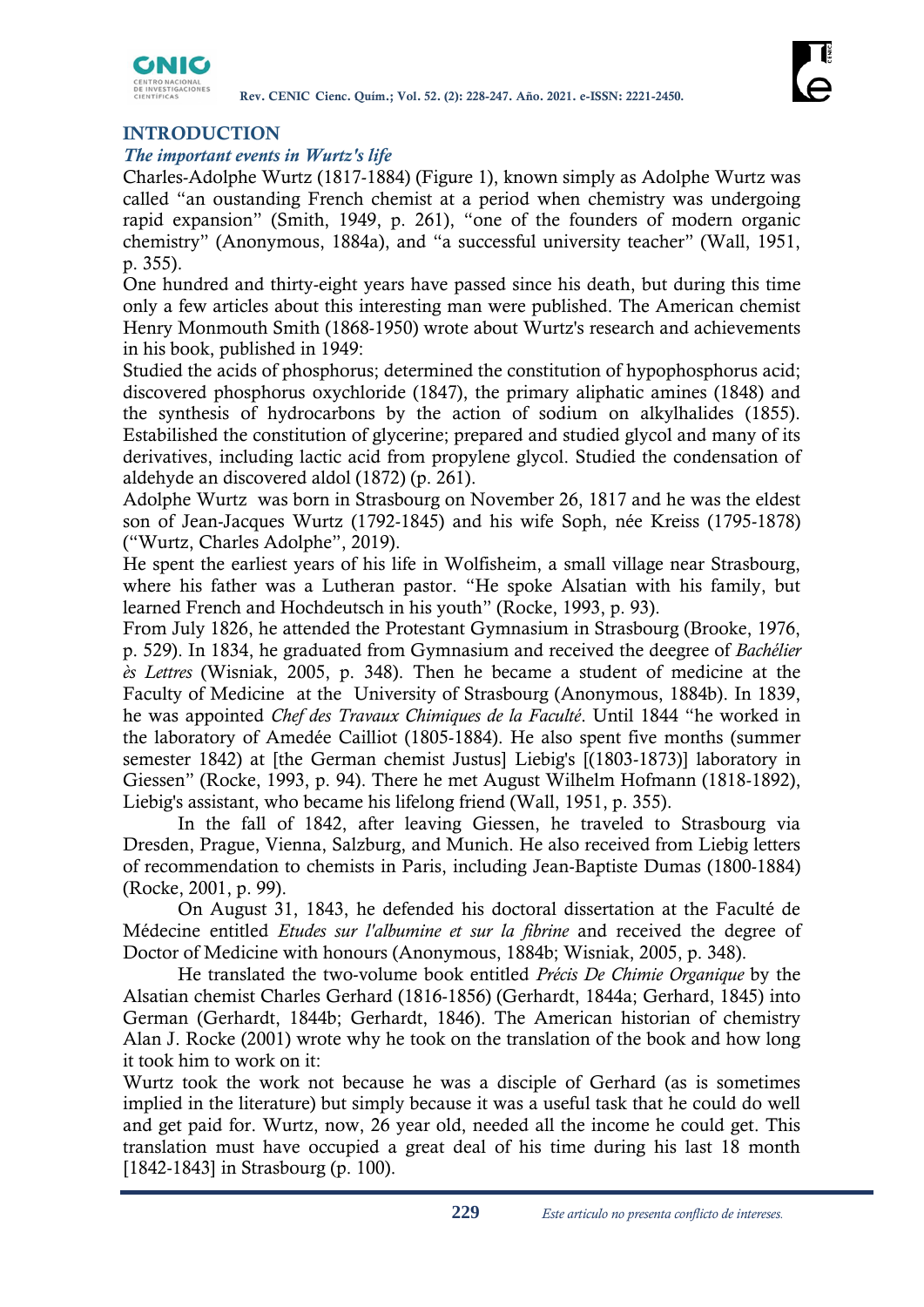In 1844, he removed to Paris, where first he worked in Antoine-Jérôme Balard's (1802-1876) laboratory at the *Faculté des Sciences*. One year later, he "was appointed Dumas' préparateur at the Faculté de Médecine" (Rocke, 1993, p. 94).

In the years 1846-1851, he was appointed Director of Chemistry at the Central School of Arts and Manufacture in Paris. In 1851, he became a Professor of Chemistry at the Agricultural Institute at Versailles (Anonymous, 1883).

On March 17, 1852, he married Constance Pauline Henriette Oppermann (1830-1906), daughter of the banker Chrétien Guillaume Oppermann (1777-1846), and Charlotte Constance de Luze (1791-1830). The couple had four children: two sons Robert (1858-1919), who became a doctor, and Henri (1862-1944), who graduated from *École polytechnique* and became an officer, and two daughters Marie (1854-1930) and Lucie (Sophie) (1855-1922) ("Wurtz, Charles Adolphe (1817", n.d.).

From 1858 he was the head of the Department of Chemistry at the Faculty of Medicine in Paris. He "was awarded the prize of 20,000 francs for his chemical research" (Anonymous, 1884b) in 1865.

In 1866, he has been appointed Dean (1866-1875) of the Faculty of Medicine (Pigeard-Micault, 2007). On February 7, 1866, one of the anonymous authors wrote about it in *the Chemical News* (1866) like this:

The appointment of the eminent chemist has been hailed with great delight. He is universally popular, an eloquent speaker, and has other recommendations for a post to occupy which satisfactorily requires the exercise of some hospitality. Although a doctor of medicine, M. Wurtz is only known in the profession by his toxicological researches, and a few contributions to physiological chemistry. He has devoted himself almost all his life to chemistry, for the progress of which he has done so much (p. 71).

In 1878, he became Professor at the Sorbonne (Anonymous, 1884b). On Tuesday, November 12 of the same year, he delivered the Faraday Lecture entitled *On the Constitution of Matter in the Gaseous State* before the Fellows of the Chemical Society at the Theatre of the Royal Institution in London (Wurtz, 1878a; Wurtz, 1878b; Wurtz, 1879a). His lecture "was illustrated by a series of brilliant experiments". The next day, the Fellows of the Chemical Society welcomed him for a dinner attended by about 400 guests (Anonymous, 1878).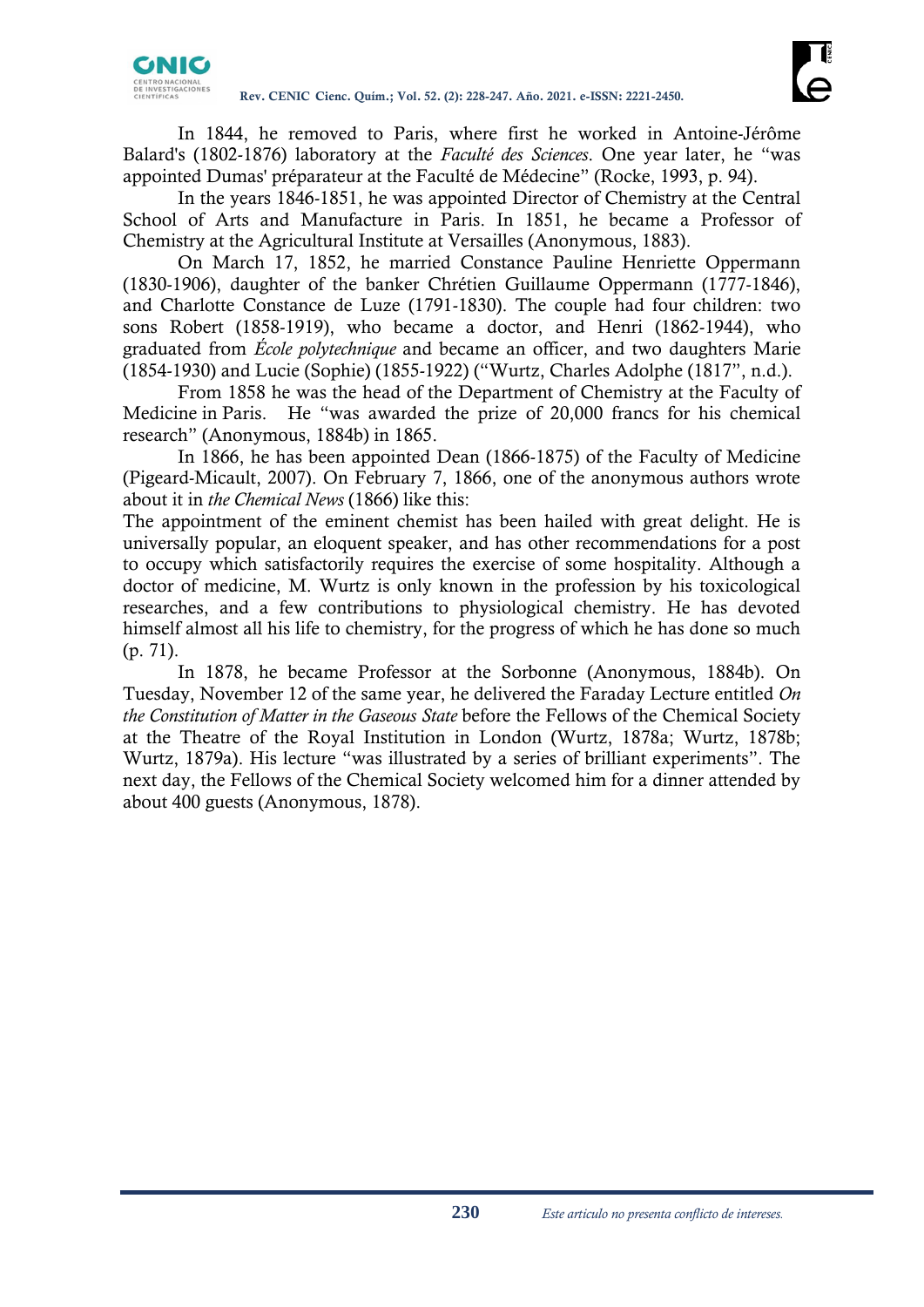



*Fig. 1. Charles-Adolphe Wurtz (1817-1884), as shown in Auguste Corlieu, Centenaire de la Faculté de Médecine de Paris (1794-1894) (Paris: Félix Alcan, … G. Steinheil, 1896).*

Friends began to notice in him the first signs of fatigue in the winter of 1883/1884. Dumas's death on April 10, 1884, was especially hard on his health. With great physical exertion, he delivered a vivid, deeply felt speech at the tomb of Dumas. On April 27, 1884, during the lecture, he fell ill and for the first time in 35 years was forced to stop working due to illness.

He died a month later, on May 12, 1884. He was buried in the *Père-Lachaise* Cemetery in Paris ("Wurtz, Charles Adolphe", 2019). An outstanding chemist is gone forever. The Russian chemist and historian of chemistry Yusuf Suleimanovich Musabekov (1910-1970) wrote about him in his book (1963):

Charles Adolph Wurtz – one of the most famous creators of the scientific foundations of chemistry. Excellent theoretician, author of many fundamental discoveries, underlying modern synthetic chemistry, consummate teacher and head of a scientific school, organizer and head of a number of chemical laboratories, author of numerous publications, of which most of the books served as the best guidance in the preparation of chemists in different countries, a remarkable popularizer of science and an excellent lecturer – here is an incomplete list of various aspects of Wurtz's multifaceted activities. His name is in the same row with the names of such his contemporaries as [the Russian chemist Aleksandr Mikhailovich] Butlerov [(1828- 1886)], [the Russian chemist Dmitri Ivanovich] Mendeleev [1834-1907)], [the French chemist Marcellin] Berthelot [1827-1907)], Dumas, [the Italian chemist Stanislao] Cannizzaro [1826-1910)], [the German chemist August] Kekulé [(1829-1896)] (p. 7).

Wurtz's obituaries have been published in German and English scientific journals. In 1884, his obituary by A. W. Hofmmann was published in the *Berichte der deutschen chemischen Gesellschaft* (Hofmanan, 1844). In the same year, his necrology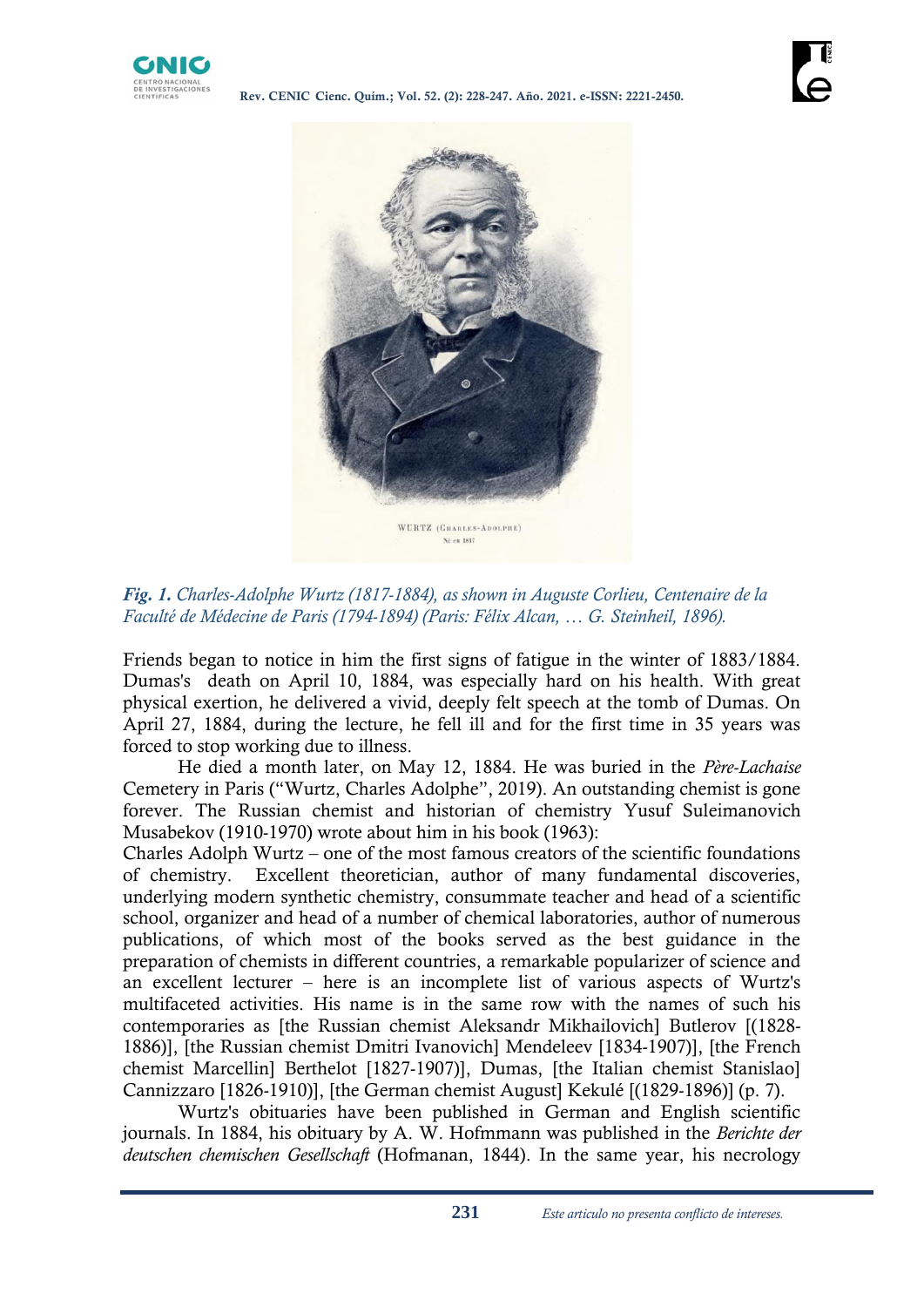

appeared in *The Chemical News* (Anonymous, 1884) The English chemist Alexander Wiliam Williamson (1824-1904) published his obituary notice in 1885 in the *Proceedings of the Royal Society* (W[illiamson], 1885). In 1886, his necrology by A. W. Hofmann appeared in the *Sitzungsberichte der mathematisch-physikalischen Classe der k. b. Akademie der Wissenschaften zu München* (Meeting Reports of the Mathematical-Physical Class of the k. b. Academy of Sciences in Munich) (Hofmann, 1886).

# *Wurtz's works*

The list of Wurtz's published works includes one hundred and forty papers that appeared in print for forty-three years from 1841 to 1844 (Friedel, 1885a). These are articles published in French journals, in *Annales de Chimie et de Physique*, *Bulletin de la Société chimique* and *Comptes rendus hebdomadaires de l'Académie des Sciences*.

His first paper, published in 1841, was *Du gaz de l'éclairage* (Wurtz, 1841). "He worked in 1842 on hypophosphorous acid in Liebig's laboratory" at the University of Giessen (Partington, 1964, p. 477). His paper entitled *Sur la constitution de l'acide hypophosphoreux* (On the Constitution of Hypophosphorous Acid) was published in 1843 in the *Annales de Chimie et de Physique* (Wurtz, 1843). A year later, this journal published his two articles: on copper hydride  $(Cu_2H_2)$  (Wurtz, 1844a) and on the transformation of fibrin into butyric acid  $(C_4H_8O_2)$  (Wurtz, 1844b).

His paper on the formation of urethane by the action of cyanogen chloride gas on alcohol was published in 1846 (Wurtz, 1846). Three year later, his article on preparation and properties of methylamine  $(CH_3NH_2)$  and ethylamine  $(C_2H_5NH_2)$  was published in the *Comptes rendus hebdomadaires de l'Académie des Sciences* (Wurtz, 1849a). In the same year, this journal published his paper on a series of organic alkalis homologous with ammonia (Wurtz, 1849b).

In 1856, his paper on glycol  $(C_2H_6O_2)$  appeared in the *Comptes rendus hebdomadaires de l'Académie des Sciences* (Wurtz, 1856). A hundred years later, the American chemist and historian of chemistry Eduard Farber (1892-1969) wrote in his article (1956):

The birthday of glycol is March 24, 1856, the day when Adolphe Wurtz (1817-84) first prepared it. … He converted ethylene into its iodide, which Faraday had discovered, and mixed it with two equivalents of silver acetate. A rather violent reaction occurred, and among its products was the new substance. Wurtz had predicted its existence as the missing link between alcohol and glycerine, which M. Berthelot had shown to be a three-atom alcohol (p. 117).

His paper on synthesis of glycol with ethylene oxide and water was published in 1859 (Wurtz, 1859a). In the same year, his article on ethylene oxide  $(C_2H_4O)$ appeared in the *Comptes rendus hebdomadaires de l'Académie des Sciences* (Wurtz, 1859b). The results of his further research on this oxide were published in the years 1860-1862 (Wurtz, 1860; Wurtz, 1862a), and on its polymerization in 1878 (Wurtz, 1878c).

In 1866, his paper on synthesis of thionyl chloride  $(SOCl<sub>2</sub>)$  was published in the *Comptes rendus hebdomadaires de l'Académie des Sciences* (Wurtz, 1866). Six years later, two of his articles were published in the same journal: on chloral  $(CCl<sub>3</sub>-CHO)$ (Wurtz & Vogt, 1872) and aldol  $(C_4H_8O_2)$  (Wurtz, 1872a).

In 1873, his *Nouvelles recherches sur l'aldol* was published (Wurtz, 1873a). Three years later, his article on paraldol, polymeric modification of aldol, was published in the *Comptes rendus hebdomadaires de l'Académie des Sciences* (Wurtz, 1876a).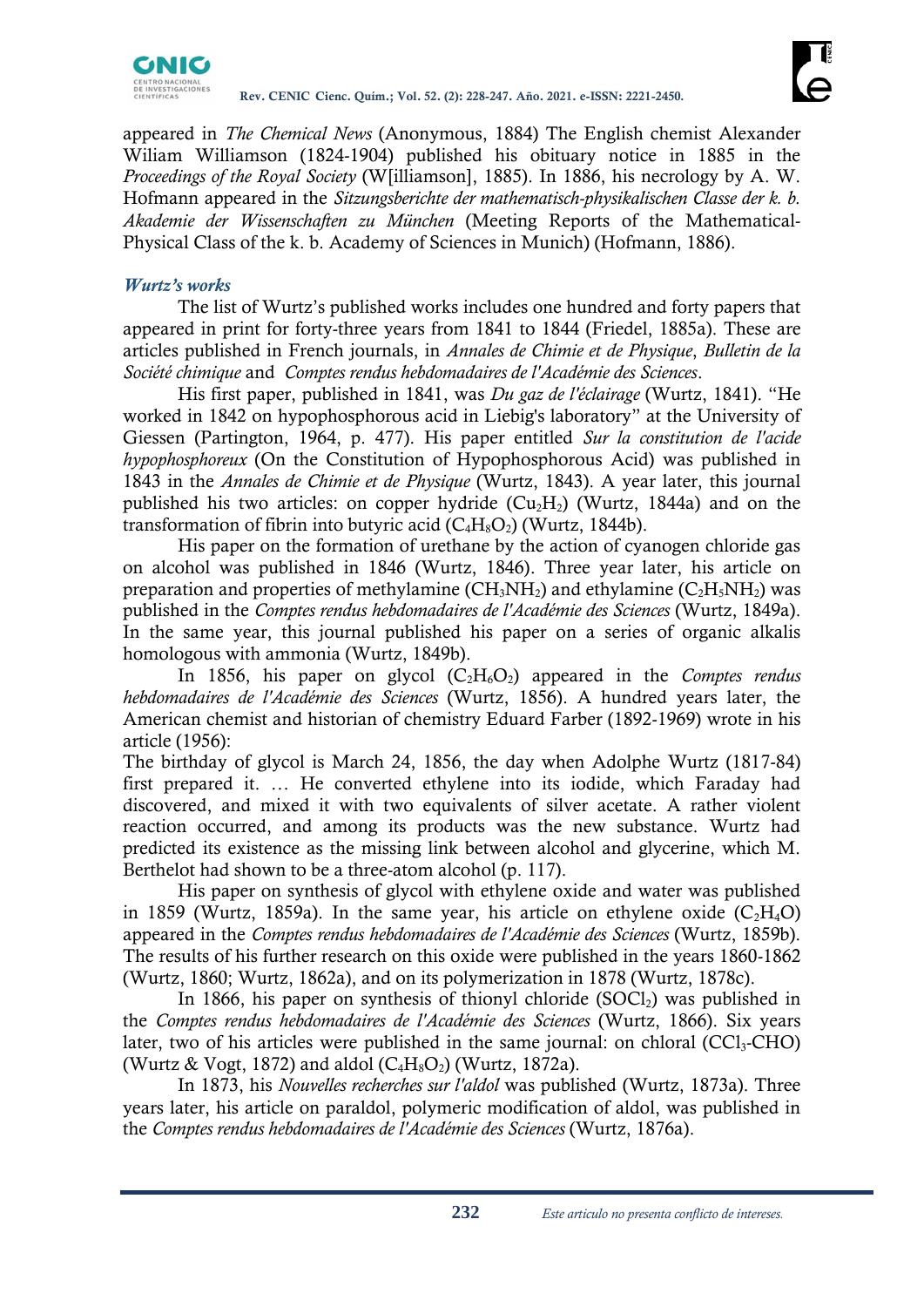

In 1880, his two papers on papain were published (Wurtz, 1880a; Wurtz, 1880b). Two of his articles were published three years later. The first is about hydration of crotonaldehyde  $(C_4H_6O)(Wurtz, 1883a)$ , and the second concerns on the action of heat on aldol and paraldol  $(C_8H_{16}O_4)$  (Wurtz, 1883b). His last two articles dealt, in particular, with Faraday's law (Wurtz, 1884a; Wurtz, 1884b).

In the history of organic chemistry, Wurtz's name was written in the names of two reactions. The first of them, *the Wurtz reaction* was first discovered by him in 1855. He developed a method of synthesizing hydrocarbons by treating alkyl iodides with sodium. He published the results of his research first in the *Comptes rendus hebdomadaires des séances de l'Académie des Sciences* (Wurtz, 1855a) and then in the *Justus Liebigs Annalen der Chemie* (Wurtz, 1855b). For example, by reacting butyl iodide with sodium, he obtained octane  $(C_8H_{18})$ . The following reaction took place:  $C_8H_{9}J$  +  $C_8H_9J + 2Na = 2NaJ + C_8H_9-C_8H_9$  (C=6) (Wurtz, 1855a, p. 300; Wurtz, 1855b, p. 374). In today's notation the reaction is expressed by the following equation:  $C_4H_9I$  +  $C_4H_9I + 2Na = 2NaI + C_4H_9-Cl_9(C=12)$ . Reaction of butyl iodide and ethyl iodide with sodium gave hexane  $(C_6H_{14})$ :  $C_8H_9J + C_4H_5J + 2Na = 2NaJ + C_8H_9 - C_4H_5$  (C=6) (Wurtz, 1855a, p. 300; Wurtz, 1855b, p. 374);  $C_4H_9I + C_2H_5I + 2Na = 2NaI + C_4H_9$  $C_2H_5$  (C=12).

In secondary literature, the Wurtz reaction is currently most often presented in a generalized form as "synthesis of alkanes from halides  $(2RX + 2Na = R-R +$ 2NaX)" (Stadler & Harrowfield, 2011, p. 2069). Jie Jack Li described *the Wurtz reaction* in a generalized form as follows: "Car[b]on-carbon bond fromation from the treatment of alkyl halides and sodium [Na] ...  $R-X \rightarrow R-R + NaX$  " (Li, 2003, p. 446).

The second reaction with Wurtz's name is called the *Wurtz-Fittig reaction*. This reaction was carried out in 1864 by the German chemist Rudolph Fittig (1835-1910) (Fittig, 1864; Tollens & Fittig, 1864a; Tollens & Fittig, 1864b), who replaced one of the alkyl halides with an aryl halide to produce alkylated benzene derivatives. This reaction is expressed by the following equation in a generalized form: "Ar-X + R-X +  $Na \rightarrow Ar-R + 2NaX''$  (Stadler & Harrowfield, 2011, p. 2069).

## **Books on chemistry and biochemistry and chapters in books written by Wurtz**

Wurtz's books was written in French. Only a few have been translated into other languages. In 1864, his lessons taught on March 6 and 20, 1863 in front of the *Société Chimique* entitled *Sur Quelques Points De Philosophie Chimique* was published in Paris (Wurtz, 1864a). In the same year, his *Leçons de Philosophie Chimique* appeared in Paris (Wurtz, 1864b). A year later, the Russian edition of this book was published in St. Petersburg. The translator was the Russian chemist Petr Petrovich Alekseev (Vyurts, 1865; Krupskiy, 1900, p. 13). The English edition of this book entitled *An Introduction to Chemical Philosophy, according to the Modern Theories* was published in 1867 in London. The translator was William Crookes (1832-1919) (Wurtz, 1867).

The first volume on inorganic chemistry of his first book under the title *Traité Élémentaire De Chimie Médicale Comprenant Quelques Notions De Toxicologie Et Les Principales Applications De La Chimie A La Physiologie, A La Pathologie, A La Pharmacie Et A L'Hygiène* appeared in 1864 in Paris (Wurtz, 1864c). A year later, the second volume of this book on organic chemistry was published (Wurtz, 1865).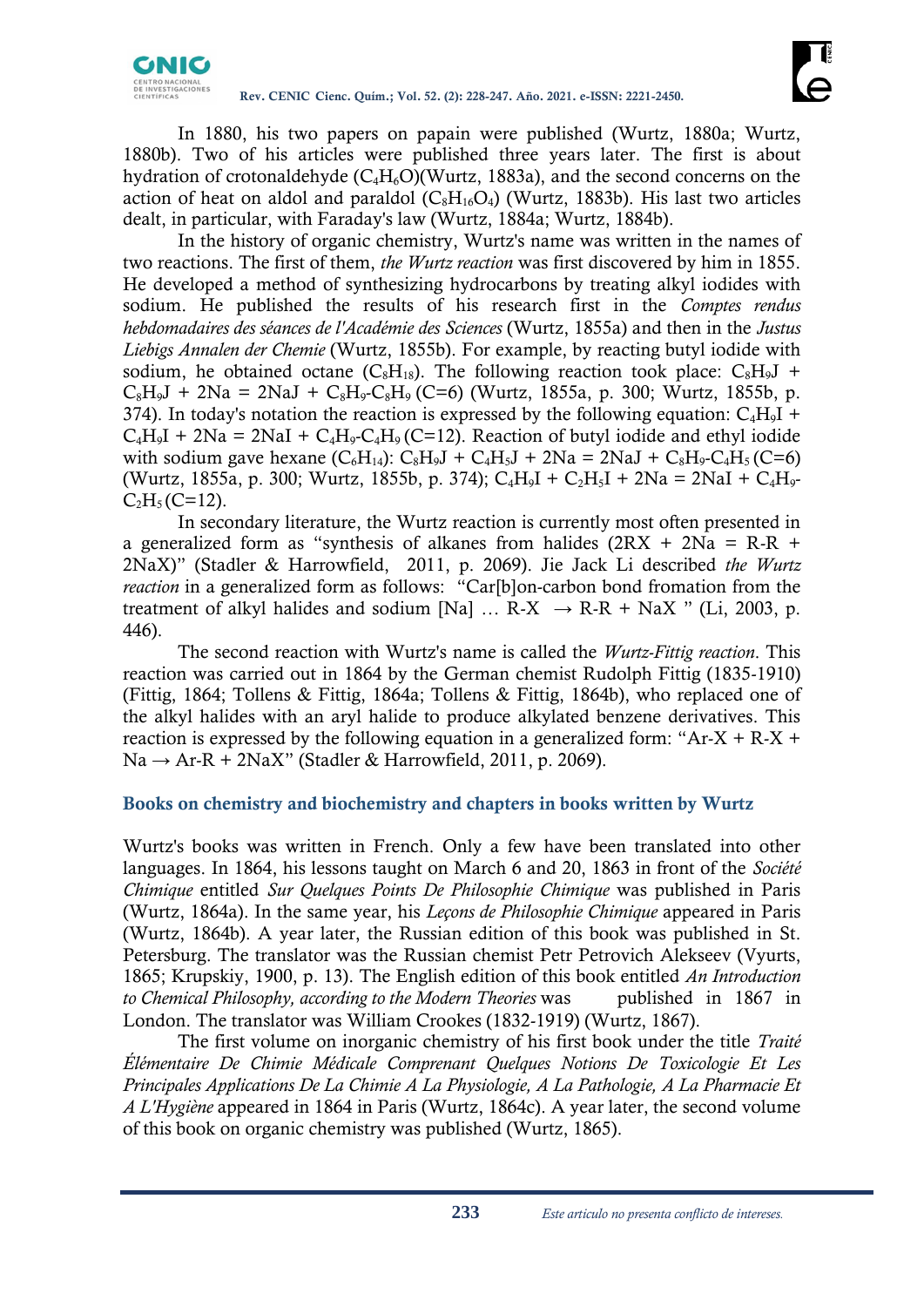In 1867, his book entitled *Leçons Élémentaires De Chimie Moderne* appeared in Paris (Wurtz, 1867). The third edition of this book was published in 1875 (Wurtz, 1875a), and a seventh edition appeared 10 years after his death (Wurtz, 1894). The Russian edition of this book was published in 1867 in Kiev. The translator was Petr P. Alekseev (Vyurts, 1867; Krupskiy, 1900, p. 13).

The Italian edition of this book under the title *Lezioni Elementari Di Chimica Inorganica* was published in 1872 in Naples. The translator was R. Monteferrante (Wurtz, 1872b). In the same year, the Italian edition of Wurtz's *Lezioni Elementari Di Chimica Organica Moderna* also appeared in Naples (Wurtz, 1872c).

The Spanish edition of this book, translated from the second French edition, was published in 1873 in Barcelona. The translator was Jaime Almer (Wurtz, 1873b). The second Spanish edition of this book appeared in 1874, and the third in 1888.

The first American edition of this book entitled *Elements of Modern Chemistry*  was published in 1879 in Philadelphia. The translator was William Houston Greene (1853-1918), Demonstrator of Chemistry in the Medical Department of the University of Pennsylvania and Wurtz's former student. In the preface (Wurtz, 1879b), he wrote: It is a privilege to be able to bring before the English-reading public a work by one who has justly won the reputation of being the most able thinker and perspicuous teacher of France. M. Wurtz is the acknowledged leader of modern chemical philosophy, and his labors have firmly established many of the views which long remained unaccepted by the majority of chemists, but which are now regarded as essential to the science (p. 5).

This book also appeared in 1880 (American first edition) (Wurtz, 1880c), 1884 (second edition), 1887 (third edition), 1892 (fourth edition), 1895 (fifth edition) (Wurtz, 1895), and 1900 (sixth edition) (Wurtz, 1900).

His *Histoire Des Doctrines Chimiques Depuis Lavoisier Jusqu'a Nos Jours* was published in 1868 in Paris (Wurtz, 1868). A year later, the English edition of this book entitled *A History of Chemical Theory from the Age of Lavoisier to the Present Time* appeared in London. The translator was the English chemist Henry Watts (1815-1884), a member of the Institute (Academy of Sciences) (Wurtz, 1869a). In 1869, the Russian edition of this book appeared in St. Petersburg. The translator was M. Negreskulya (Vyurts, 1869; Krupskiy, 1900, p. 13). The German edition of this book under the title *Geschichte Der Chemischen Theorien Seit Lavoisier Bis Auf Unsere Zeit* was published in 1870 in Berlin (Wurtz, 1870a).

In 1873-1886, his *Dictionnaire De Chimie Pure Et Appliquée* was published in five volumes and two supplements in Paris. Among the co-authors are the names of 23 chemists who participated in the creation of this great work (Wurtz, 1873c; Wurtz, 1874; Wurtz, 1876b; Wurtz, 1876c; Wurtz, 1876d; Wurtz, 1880-1886a; Wurtz, 1880- 1886b).

In 1875, his *La Théorie Des Atomes Dans La Conception Générale Du Monde* (The Theory of Atoms in the General Conception of the World) was published by G. Masson in Paris (Wurtz, 1875b).

Four years later, in 1879, the second edition of his book entitled *La Théorie Atomique* (The Atomic Theory) appeared in Paris (Wurtz, 1879c). In the same year, the Italian edition of this book was published in Milano (Wurtz, 1879d). The First American edition of this book appeared in 1881 in New York. The translator was Edward Cleminshaw, Assistant-Master at Sherborne School (Wurtz, 1881). In 1882, a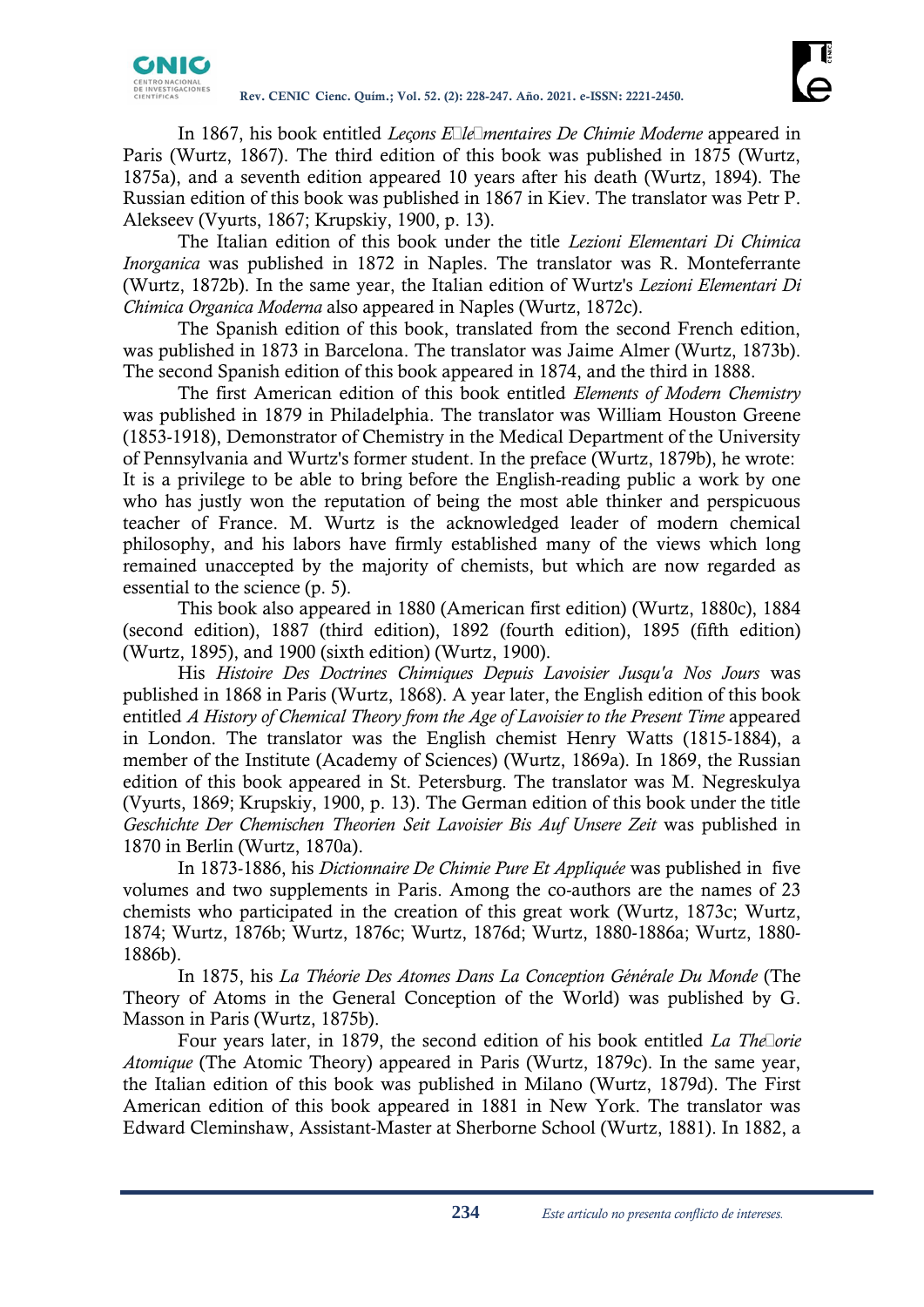

Russian edition of this book, translated from the second French edition, appeared in Kiev (Vyurts, 1882; Krupskiy, 1900, p. 13).

His book under the title *Progrès De L'Industrie Des Matières Colorantes Artificielles*  (Advances in Artificial Colors Industry) appeared in 1876 in Paris (Wurtz, 1876). In 1885, a year after his death, his book entitled *Introduction A L'Étude De La Chimie*  (Introduction to the Study of Chemistry) was published by G. Masson (Wurtz, 1885a).

In 1885, a year after his death, his book entitled *Traité De Chimie Biologique*  (Treatise on Biological Chemistry) was published in Paris. It was dedicated to Cailliot. He wrote: "To M. Amédée Cailliot, Former Professor of Chemistry at the Faculty of Medicine of Strasbourg. My First Master" (Wurtz, 1885b, p. 9). In an introduction written on February 1, 1880, he wrote:

Today we are publishing the first part of the lessons in biological chemistry which we have taken in the Faculty of Medicine since 1849, and which in recent years have been the subject of a special course. This volume complements an elementary treatise on medical chemistry, which appeared in 1864 (p.11).

He is also the author of the report presented to the Minister of Public Instruction entitled *Les Hautes Études Pratiques Dans Les Universites Allemandes* (Higher Practical Studies In German Universities) which was published in 1870 in Paris (Wurtz, 1870).

# **CONCLUSION**

Charles-Adolphe Wurtz (1817-1884) was an outstanding French chemist of the 19th century. He received many scientific honours. Among them are a membership of the Academies of Sciences and Scientific Societies, as well as distinctions and decorations.

In 1856, he was elected a member of the French Medical Academy, and in 1867 he became a member of the Academy of Sciences (Institute de France). Thirteen years later he was chosen President of this Academy. He became a corresponding member of the Imperial St. Petersburg Academy of Sciences on December 7, 1873 ("Vyurts Sharl'-Adol'f", 2007). He was also a member of Academies of Sciences of Berlin, Vienna, Munchen, Turin, Venice, Bologna, Upsalla, Edinburg, Rome, Belgium and Ireland (Musabekov, 1963, p. 14). In 1878, he was elected a member of the Bavarian Academy of Sciences.

In 1858, he founded the *Société Chimique de Paris*. He was the President of this Society three times, in 1864, 1874 and 1878 (Gautier, 1908, p.72). On June 9, 1864, he became a Foreign Member of the Royal Society. He was recommended by 18 members of this Society. They wrote: "Adolph Wurtz of Paris, eminent as a Chemist, is recommended by us as a proper Person to be placed on the List of Foreign Members of the Royal Society" ("GB 117. The", 2021). On November 12, 1878, he was elected a Fellow of the Chemical Society of London.

In 1881, he was elected permanent Senator (Anonymous, 1884b; "1911 Encyclopædia Britannica", 2021). In the same year, he was awarded the highest decoration in France, the *Grand Officer L'Ordre national de la Légion d'honneur* (Grand Officer of the Legion of Honor), and also received the Copley Medal, given annually by the Royal Society of London "for outstanding achievements in research in any branch of science". He was awarded it "for his discovery of the organic ammonias, the glycols, and other investigations which have exercised considerable influence on the progress of chemistry" ("Copley Medal. British", n.d.).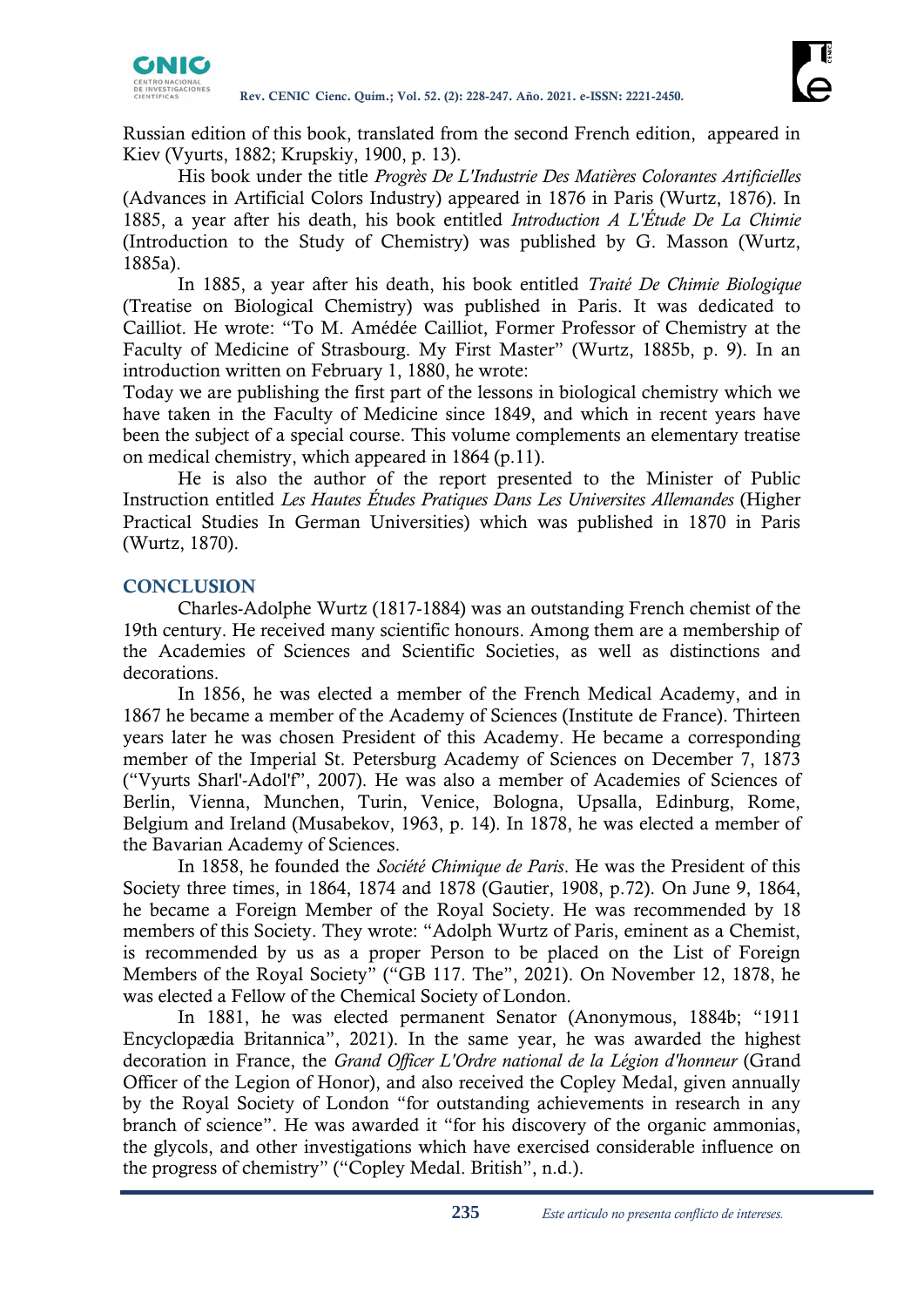Wurtz's books were written in French. Some of them have been translated into English, German, Spanish, Italian and Russian. His papers were mostly written in French. Some of his important works have been translated into English and German, for example, on a series of organic alkalies homologous with ammonia (Wurtz, 1849), about glycol, a di-acidic alcohol (Wurtz, 1856), on oxide of ethylene (Wurtz, 1862b), on the artificial coloring matters derived from coal tar (Wurtz, 1877).

The notes of some of his experimental research were also published in *the Chemical News*, for example, on the synthesis of chloride of thionyle (Wurtz, 1866b), on synthesis of aromatic acids (Wurtz, 1869b; Wurtz, 1870), on preparation of aldol (Wurtz, 1881b), on the action of heat upon aldol and paraldol (Wurtz, 1884c).

Some authors wrote about his life and works. For instance, in 1883 his biographical sketch was published in *the Popular Science Monthly* (Anonymous, 1883). In 1884, an article entitled *Adolphe Wurtz and His Chemical Work* was published in the *Nature* (Anonymous, 1884). A year later, the French chemist Charles Friedel (1832- 1899) wrote his *Notice Sur La Vie Et Les Travaux De Charles-Adolphe Wurtz* (Notice on the Life and Works of Charles-Adolphe Wurtz), which appeared in the *Bulletin De La Société Chimique De Paris* (Friedel, 1885b). In 1887, a Wurtz's biography by A. W von Hofmann was published in the *Berichte der Deutschen chemischen Gesellschaft* (Hofmann, 1887). A year later, in 1888, it was reprinted in Hofmann's *Zur Erinnerung An Vorangegangene Freunde* (Hofmann, 1888a), as well as in his book entitled *Adolph Wurtz. Ein Lebensbild* published in Braunsweig (Hofmann, 1888b).

In 1892, Georges Barral (1842-1913) wrote about him and his achievements in his book entitled *Le Panthéon scientifique De La Tour Eiffel* (The Scientific Pantheon of the Eiffel Tower) (Barral, 1892, pp. 277-280). In 1917, the French chemist Armand Gautier (1837-1920) wrote about him on the occasion of the 100th anniversary of his birth (Gautier, 1917). An article about him by Maurice Hanriot (1853-1933), a member of the Academy of Medicine in Paris, appeared in the same year in the *Revue Scientifique* (Hanriot, 1917). This author also wrote about him in 1900 (Hanriot, 1900).

The British chemist and historian of chemistry Thomas Edward Thorpe (1845- 1925) briefly wrote about him and his works in an article published in 1918 in the *Nature* (Thorpe, 1918). In 1951, Florence E. Wall's article about him appeared in the *Journal of Chemical Education* (Wall, 1951). A year later, the journal *Revue D'Histoire Des Sciences Et De Leurs Applications* published an article by G. V. Bykov and J. Jacques about the unpublished correspondence between Wurtz and Butlerov (Bykov & Jacques, 1960). In 1963, Yusuf Suleimanovich Musabekov wrote a biographical book about Wurtz, which was published in Moscow (Musabekov, 1963).

In 1964, the British chemist and historian of chemistry James Riddick Partington (1886-1965) wrote about him in his *A History of Chemistry* (Partington, 1964). The British historian of science John Hedley Brooke's biographical sketch on Wurtz was published in the *Dictionary of Scientific Biography* in 1976 (Brooke, 1976, pp. 529-532).

Alan J. Rocke described Wurtz's life and important works in his two books (Rocke, 1993; Rocke, 2001). An article about his life and scientific activities by Jaime Wisniak was published in 2005. In 2007, the French historian of science Natalie Pigeard-Micault wrote about him in her doctoral dissertation entitled *Charles Adolphe Wurtz, doyen de l'École de médecine de Paris (1866-1875)* (Ch. Ad. Wurtz, Dean of the Paris School of Medicine (1866-1875)) (Pigeard-Micault, 2007) and also in her book, which appeared in 2011 in Paris (Pigeard-Micault, 2011). Adrian-Mihail Stadler and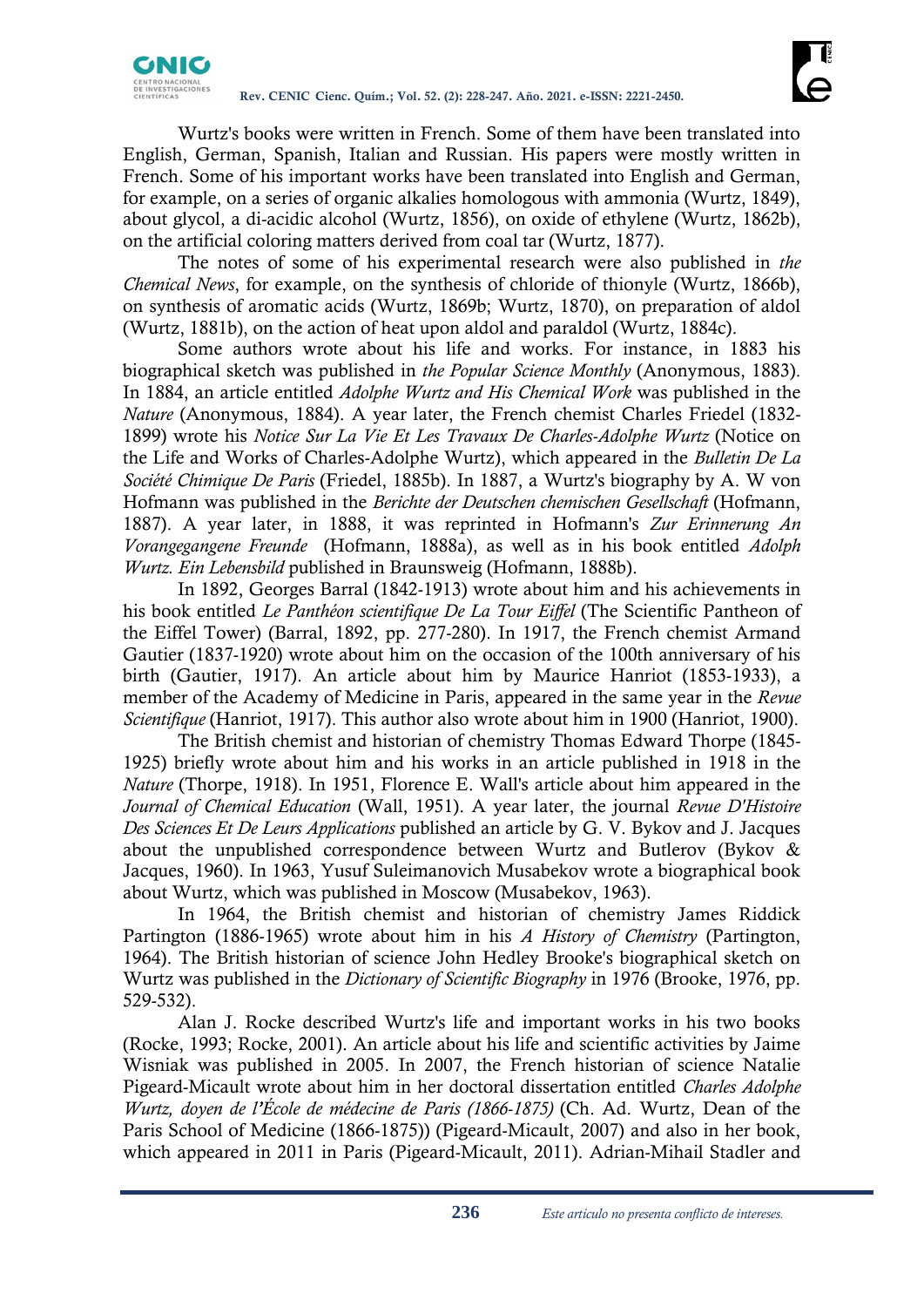

Jack Harrowfield briefly wrote about him and his scientific activities in their article published in 2011 in the *Chemical Society Reviews* (Stadler & Harrowfield, 2011).

A commemorative medal in honor of Wurtz was made by the French medal engraver –medalist Alphée Dubois (1831-1905) in 1886 ("Les Musées de", n.d.).

On July 5, 1921, the statue made of bronze on a sandstone plinth was inaugurated in honor of Wurtz in Strasbourg. It was made by French sculptor Jules Desbois (1851-1935). Its founder was Alexis Rudier. Upon the front of the statue was the following inscription, in French, "CHARLES ADOLPHE / WURTZ / BORN IN STRASBOURG / ON NOVEMBER 26, 1817 / DIED IN PARIS ON MAY 12, 1884". Inscriptions, in French, on the opposite side of the pedestal inform the reader about the work of Wurtz and his honors "DEAN AT THE FACULTY OF / MEDICINE OF PARIS / PROFESSOR AT THE SORBONNE / AND AT THE COLLEGE DE FRANCE / MEMBER OF THE INSTITUTE AND OF / THE ACADEMY OF MEDICINE / SENATOR". On one of the other sides of the pedestal you can read the following inscriptions: "DICTIONARY OF CHEMISTRY / CHEMISTRY IS A / FRENCH SCIENCE / PREFACE TO THE DICTIONARY". On the fourth side of the pedestal there are inscriptions informing about his most important discoveries on glycols, ethylene oxide and aldol ("Statue de Charles", n.d.). During the ceremony, speeches were made by members of the French Academy of Sciences, the Paris Academy of Medicine, President of the French Chemical Society, Rector of the University of Strasbourg, and a representative of *the Société Industrielle de Mulhouse* and its Chemistry Committee (Tiffeneau, Haller, Hanriot, André, Charléty, Gariel, … , & Scheurer, 1921).

It is also worth mentioning here the decision of the French engineer Gustave Eiffel (1832-1923), who built his tower in Paris, to honor seventy-two outstanding French scientists, indicating their names in the tower's structure. Among them is the name of Wurtz, and the height of the capital letters is 60 cm (Barral, 1892, p. 20; "Guide Officiel De", 1893, p. 14; "Liste des 72", 2021). In addition, the mineral *wurtzite* is named in 1861 by Ch. Friedel in honor of Wurtz ("mindat.org. Wurtzite.", 2021).

Adolphe Wurtz, as one of the great masters of modern organic chemistry, went down in the history of chemistry, and his name was written in it forewer. This was made possible thanks to his wonderful discoveries and the significant results of his experimental research, about which T. E. Thorpe (1918) wrote:

he discovered phosphoryl chloride and copper hydride, the first member of this class of substances to be made known, and noted the significance of the mode of its decomposition by hydrochloric acid in reference to the atomic constitution of elements in the free state. … He discovered liquid cyanogen chloride and synthesised urethane, and prepared the cyanic and cyanuric ethers and the first of the compound ammonias … He prepared the compound ureas, established the triatomic character of glycerol, and predicted the existence of the diatomic alcohols, which he established by the discovery of glycol, glycollic acid, and a number of other derivatives. … In 1854 Wurtz isolated butyl alcohol *(iso-*propyl carbinol) from the fusel oil of potato-spirit … His study of the action of hydrochloric acid on aldehyde led to the discovery of aldol, its polymerides, and other derivatives, which occupied much of his attention for several years" (pp. 166-167).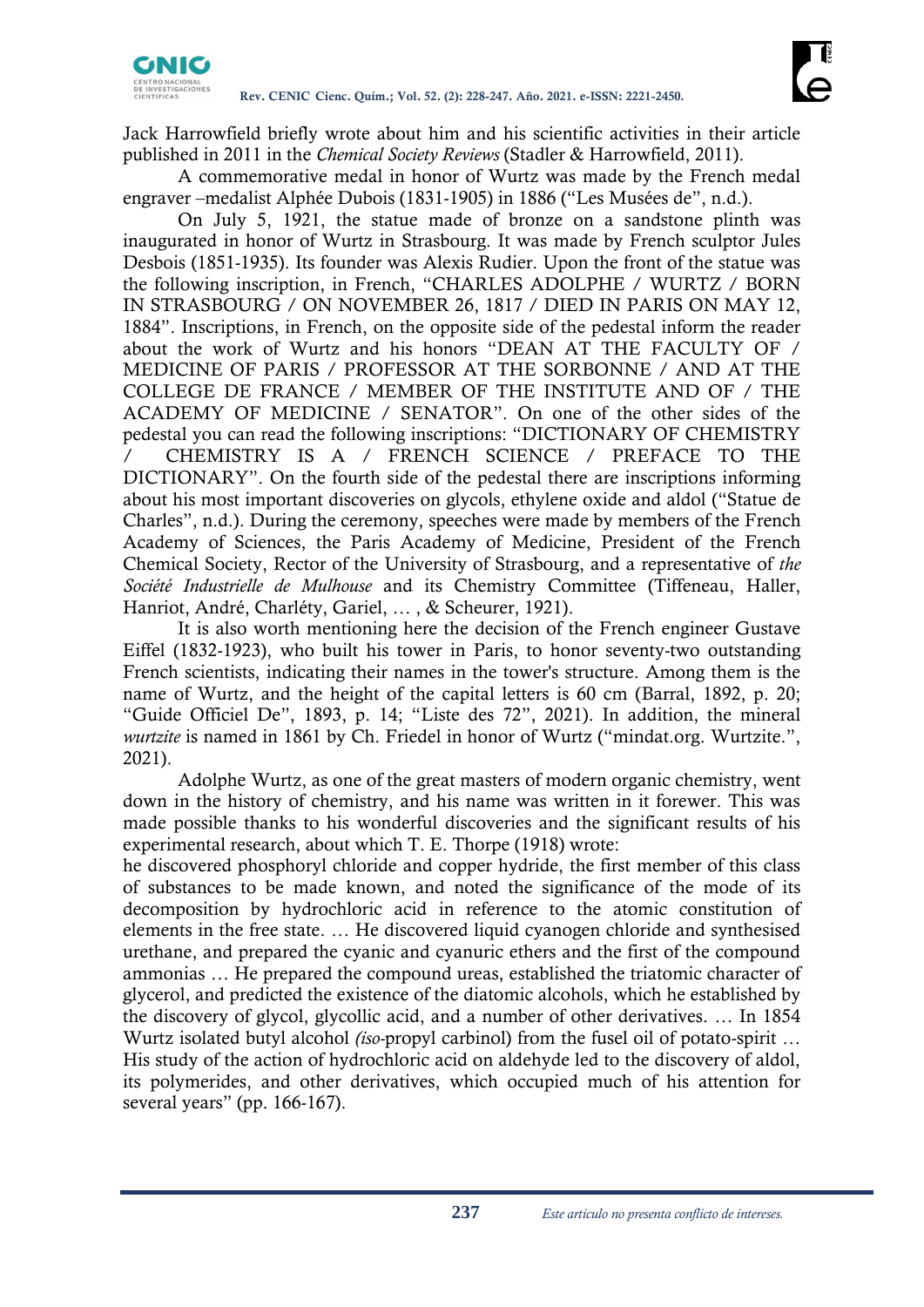

### **BIBLIOGRAPHIC REFERENCES**

- Anonymous (1884a). Obituary. Professor Wurtz. *The Chemical News, 49*(1277), 222-223. Retrieved from
	- https://archive.org/details/s713id13691510/page/222/mode/2up
- Anonymous (1884b). Adoplphe Wurtz and his Chemical Work. *Nature, 30,* 170-172. https://doi.org/10.1038/030170e0
- Anonymous. (1883). Sketch of Charles Adoplphe Wurtz. *The Popular Science Monthly, 22*, 114- 119. Retrieved from https://archive.org/details/popularsciencemo22newy/page/114/mode/

2up

Anonymous. (1878). The Faraday Lecture of the Chemical Society. *The Chemical News, 38*(990), 238. Retrieved from

https://archive.org/details/s713id13691400/page/238/mode/2up

- Anonymous. (1866). Correspondence. Continental Science. *The Chemical News, 13*, 71. Retrieved from https://archive.org/details/s713id13683350/page/70/mode/2up
- Barral, G. (1892). Le Panthéon scientifique De La Tour Eiffel. Histoire Des Origines. De La Construction Et Des Applications De La Tour De 300 mètres. Biographie De Ses Créateurs. Exposé De La Vie Et Des Découvertes Des 72 Savants Dont Les Noms Sont Inscrits Sur La Grande Frise Extérieure. Édition Définitive. … Paris: Nouvelle Librairie Parisienne. Retrieved from https://books.google.pl/books?id=v3633zMAwvcC&printsec
- Brooke, J. H. (1976). Charles-Adolphe Wurtz. In C. C. Gillispie (Ed.), *Dictionary of Scientific Biography* (pp. 529-532). Volume 14. New York: Charles Scribner's Sons.
- Bykov, G. V., & Jacques, J. (1960). Deux pionniers de la chimie moderne, Adolphe Wurtz et Alexandre M. Boutlerov, d'aprèsune correspondance inédite. *Revue D'Histoire Des Sciences Et De Leurs Applications, 13*(2), 115-134. Retrieved from https://www.persee.fr/doc/rhs\_

0048-7996\_1960\_num\_13\_2\_3807

- *Copley Medal. British scientific award*. (n.d.). Retrieved from https://www.britannica.com/science/ Copley-Medal
- Farber, E. (1956). The Glycol Centenary. *Journal of Chemical Education, 33,* 117. https://doi.org/10.1021/ed033p117
- Fittig, R. (1864). Ueber die Synthese von Kohlenwasserstoffen. *Nachrichten von der Königl. Gesellschaft der Wissenschaften und der Georg-Augustus-Universität aus dem Jahre 1864*.

Retrieved from https://gdz.sub.unigoettingen.de/id/PPN252457072\_1864?tify={%22pages %22:[227],%22view%22:%22info%22}

Friedel. (1885a)*.* Liste des Notes Et Memoires Publiees par Wurtz. *Bulletin De La Société Chimique De Paris, 43*, LXXV-LXXX. Retrieved from https://archive.org/details/bulletin 09frangoog/page/n83/mode/2up

Friedel. (1885b)*.* Notice Sur La Vie Et Les Travaux De Charles-Adolphe Wurtz. *Bulletin De La Société Chimique De Paris, 43*, I-LXXX. Retrieved from https://archive.org/details/bulletin

09frangoog/page/n9/mode/2up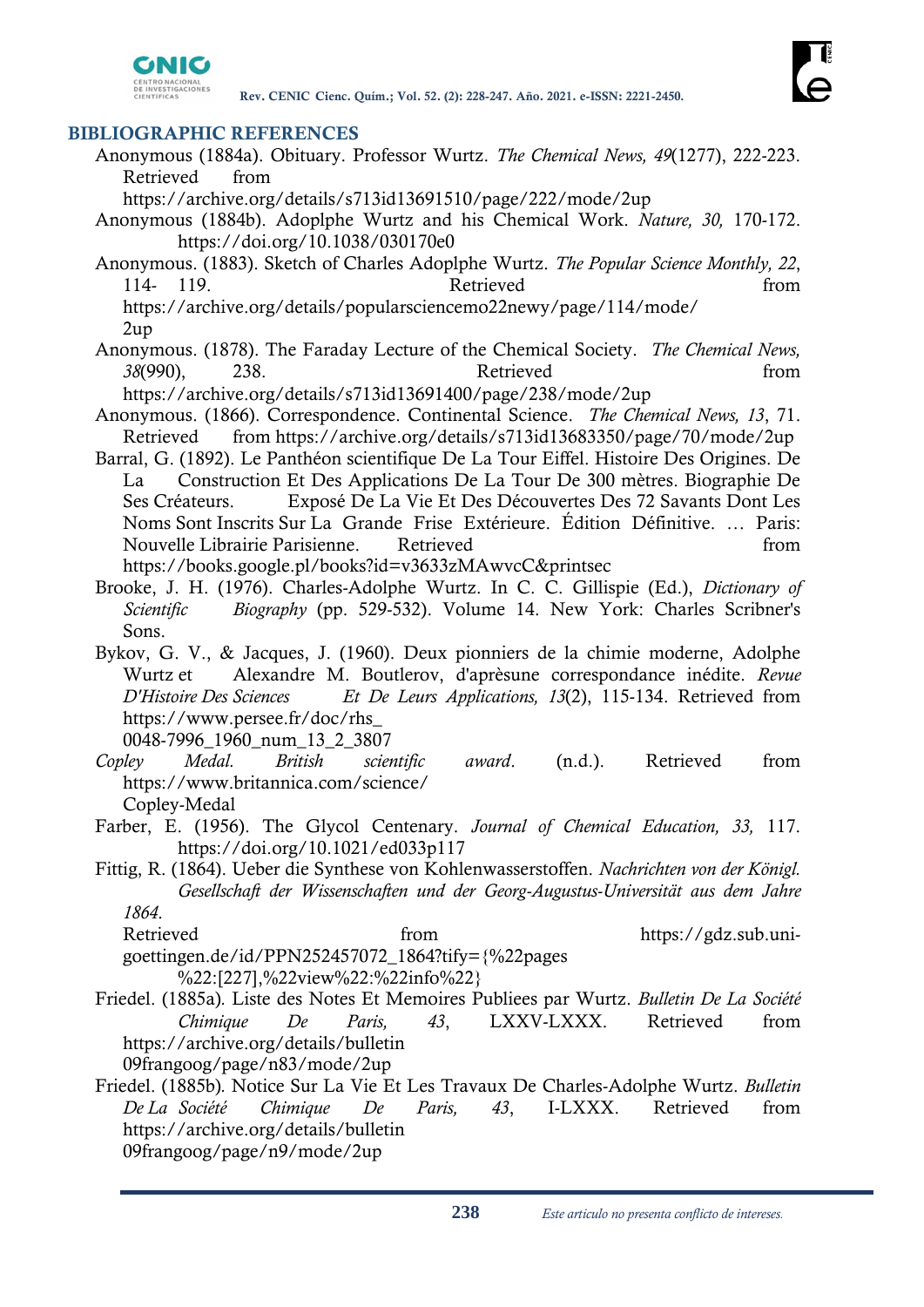

- Gautier, A. (1917). Ch.-Adolphe Wurtz. A l'occasion de son Centenaire. *Revue Scientifique, 55*(25), 769-779. Retrieved from https://gallica.bnf.fr/ark:/12148/bpt6k215164w/f773.item
- Gautier, A. (1908). Les Cinquante Premières Années De La Société Chimique De France (1857- 1907). In *Cinquantenaire De La Société Chimique De France* (pp. 65-137). Paris: Gauthier- Villars, Imprimeur-Libraire. Retrieved from https://archive.org/details/cinquantenairede 00sociuoft/page/64/mode/2up
- *GB 117. The Royal Society. EC/1864/19. Wurtz, Karl Adolph*. (2021). Retrieved from https://collections.royalsociety.org/DServe.exe?dsqIni=Dserve.ini&dsqApp= Archive&

dsqDb=Catalog&dsqSearch=RefNo==%27EC%2F1864%2F19%27&dsqCmd=Show. tcl

- Gerhardt, K. (1846). *Grundriss Der Organischen Chemie*. Aus dem Französischen Übersetzt von Dr. Adolph Wurtz. Zweiter Band. Strassburg: Verlag von Schmidt & Grucker. Retrieved from https://www.digitalesammlungen.de/de/view/bsb10707849?page=5
- Gerhardt, Ch. (1845). *Précis De Chimie Organique. Tome Second.* Paris: Chez Fortin,
- Massson

Retrieved from https://archive.org/details/prcisdechimieo02gerh

Gerhardt, Ch. (1844a). *Précis De Chimie Organique. Tome Premier.* Paris: Chez Fortin, Massson

Retrieved from https://archive.org/details/prcisdechimieo01gerh

Gerhardt, K. (1844b). *Grundriss Der Organischen Chemie*. Aus dem Französischen Übersetzt von Dr. Adolph Wurtz. Erster Band. Strassburg: Verlag von Schmidt & Grucker. Retrieved from

https://www.digitale-sammlungen.de/en/view/bsb10072650?page=4,5

- *Guide Officiel De la Tour Eiffel.* (1893). Retrieved from https://gallica.bnf.fr/ark:/12148/bpt6k1033 78c/f17.image
- Hanriot. (1917). Centenaire d'Adolphe Wurtz. *Revue Scientifique, 55*(25), 779-781. Retrieved from
- https://gallica.bnf.fr/ark:/12148/bpt6k215164w/f783.item
- Hanriot. (1900). A. Wurtz. 1817-1884. *In Musée Centennal De La Classe 87. Arts, Chimiques et Pharmacie (Matériel, procédés et produits) À L'Exposition Universelle Internationale De 1900, À Paris. Les Chimistes Français du XIX<sup>E</sup>Siècle* (pp. 101-103). Retrieved from https://archive.org/details/musecentennald00expo/page/100/mode/2up
- Hofmann, A. W. Von. (1888a). Erinnerung An Adolph Wurtz. 1887. In A. W. Von Hofmann. *Zur Erinnerung An Vorangegangene Freunde. Dritter Band* (pp. 171-431). Braunschweig: Druck und Verlag Von Friedrich Vieweg und Sohn. Retrieved from https://archive.org/details/

zurerinnerungvor03hofm/page/n189/mode/2up

Hofmann, A. W. Von. (1888b). Adolph Wurtz. Ein Lebensbild. Braunsweig: Druck und Verlag von Freidrich Vieweg und Sohn. Retrieved from https://books.google.pl/books?id=zuFXZ

JKRzYYC&pg=PP9&hl=pl&source=gbs\_selected\_pages&cad=2#v=onepage&q&f=f alse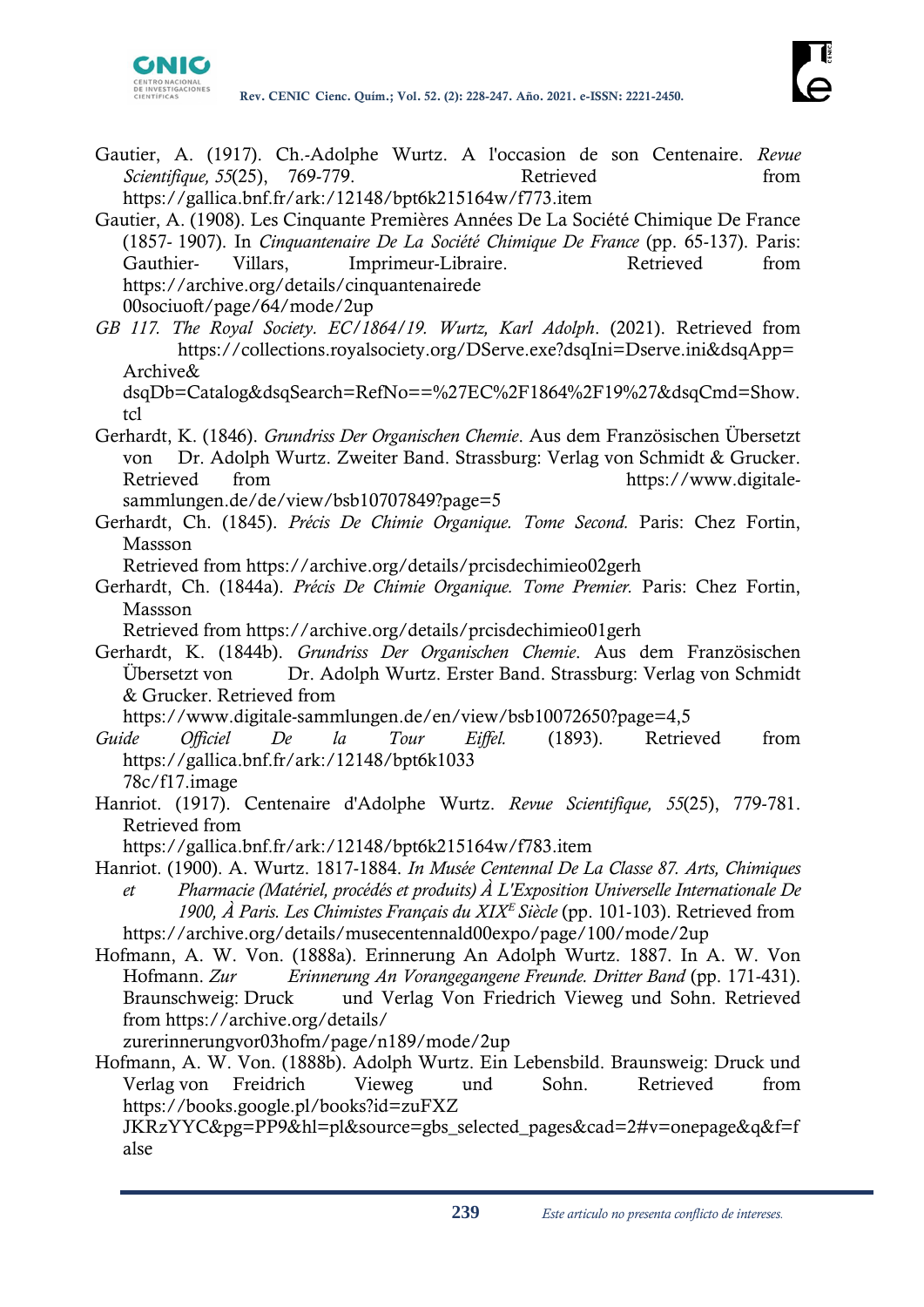

Hofmann, A. W. (1887). Adolph Wurtz. *Berichte der Deutschen chemischen Gesellschaft. (Refereate, Patente, Nekrologe), 20*, 815-996. Retrieved from https://gallica.bnf.fr/ark:/

12148/bpt6k90712r/f760.item

Hofmann, A. W. (1886). Charles Adolphe Wurtz. In *Sitzungsberichte der mathematischphysikalischen Classe der k. b. Akademie der Wissenschaften zu München. Band XV. Jahrgang 1885* (pp.153-160). München: Akademische Buchdruckerei von F. Straub. Retrieved from the straub.

https://archive.org/details/sitzungsbericht36wissgoog/page/n171/mode/2up

- Hofmann, A. W. (1884). Adolf Wurtz. *Berichte der deutschen chemischen Gesellschaft, 17*(1), 1207-1211. https://doi.org/10.1002/cber.188401701320
- Krupskiy, A. K. (1900). *Russkaya Chast' Khimicheskoy Bibliografii* (*Dolozheno v zasedanii fiziko*
	- *matematicheskogo otdeleniya 5-go Oktyabrya 1896 g.*) (The Russian Part of the Chemical
	- Bibliography) (Reported at a Meeting of the Physics and Mathematics Department on October 5, 1896). Sankt-Peterburg: Tipografiya Imperatorskoy Akademii
	- Nauk. (in Russian). Retrieved from Elektronnaya biblioteka BELINKI website: http://elib.uraic.ru/handle/123456789/16183
- *Les Musées de la Ville de Paris. Charles Adolphe Wurtz (1817-1884), médecin et chimiste, 1886*. (n.d.). Retrieved from: https://www.parismuseescollections.paris.fr/fr/museecarnavalet/

oeuvres/charles-adolphe-wurtz-1817-1884-medecin-et-chimiste-1886#infosprincipales

- Li, J. J. (2003). Wurtz reaction. In J. J. Li, *Name Reactions. A Collection of Detailed Reaction Mechanisms* (p. 446). Berlin, Heidelberg: Springer- Verlag. https://doi.org/10.1007/978-3- 662-05336-2\_326
- *Liste des 72 noms de savants inscrits sur la tour Eiffel*. (2021). Retrieved from https://fr.wikipedia.

org/wiki/Liste\_des\_72\_noms\_de\_savants\_inscrits\_sur\_la\_tour\_Eiffel

- *mindat.org. the Hudson Institute of Mineralogy. Wurtzite*. (2021). Retrieved from https://www.mindat.org/min-4318.html
- Musabekov, Yu. S. (1963). *Sharl' Adol'f Vyurts. 1817-1884*. [Charles Adoplphe Wurtz. 1817-1884]. Moskva: Izdatel'stvo Akademii Nauk SSSR.
- Partington, J. R. (1964). *A History of Chemistry*. Volume Four. London: Macmillan and Company Limited. https://doi.org/10.1007/978-1-349-00554-3
- Pigeard-Micault, N. (2011). *Charles-Adolphe Wurtz. Un savant dans la tourmente. Entre bouleversements politiques et revendications féministes*. Paris: Hermann.
- Pigeard-Micault, N. (2007). *Charles Adolphe Wurtz, doyen de l'École de médecine de Paris (1866- 1875)*. Thèse pour obtenir le grade de Docteur de l'Université Paris X. Histoire, Philosophie et Sociologie des sciences. Paris X: Université de Nanterre. Retrieved from

https://tel.archives-ouvertes.fr/tel-00910297

 Rocke, A. J. (2001). *Nationalizing Science. Adolphe Wurtz and the Battle for French Chemistry*. Cambridge, Mass.: The MIT Press.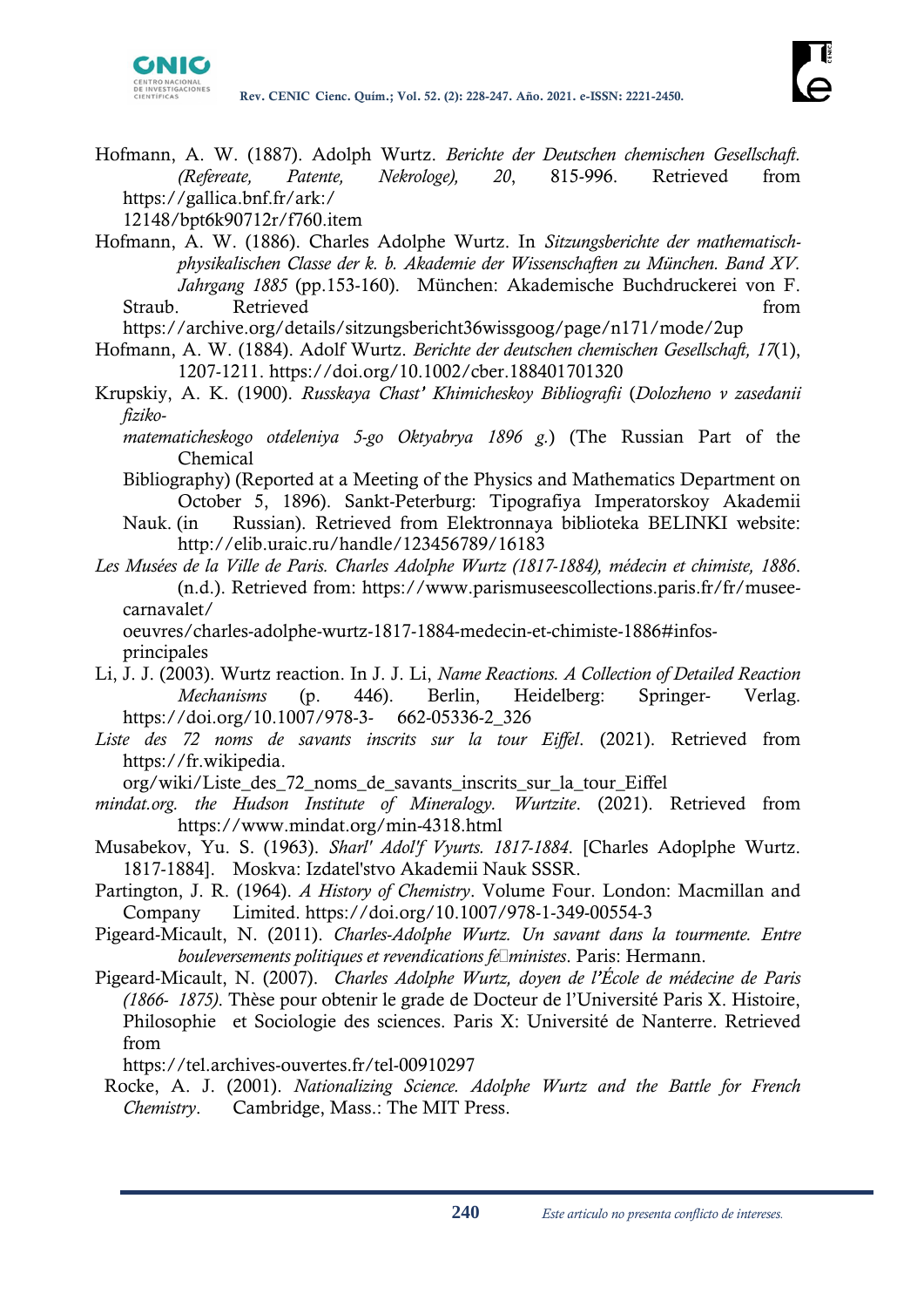

- Rocke, A. J. (1993). *The Quiet Revolution. Hermann Kolbe and the Science of Organic Chemistry* (Chapter 4; pp. 93-98). Berkeley: University of California Press. Retrieved from http://ark.cdlib.org/ark:/13030/ft5g500723/
- Stadler, A-M., & Harrowfield, J. (2011). Places and chemistry: Strasbourg—a chemical crucible seen through historical personalitiees. *Chemical Society Reviews*, *40*, 2061- 2108. https://doi.org/10.1039/C0CS00197J
- Smith, H. M. (1949). *Torchbearers of Chemistry. Portraits and Bibliography of Scientists Who Have Contributed to the Making of Modern Chemistry*. New York: Academic Press Inc., Publishers.
- Thorpe, T. E. (1918). The Centenaries of Gerhardt and Wurtz. *Nature, 101*(2531*)*, 165- 167. https://doi.org/10.1038/101165a0
- Tiffeneau, Haller, Hanriot, André, Charléty, Gariel, …, & Scheurer, A. (1921). Le Centenaire De Deux Grands Chimistes a Strasbourg. Les Alsaciens Charles Gerhardt Et Adolphe Wurtz [The Centenary Of Two Great Chemists in Strasbourg. The Alsatians Charles Gerhardt And Adolphe Wurtz]. II. – Inauguration Du Monument Wurtz. Discours Prononcés Par MM. Haller, Hanriot, André, Gariel, Desgres, & Albert Scheurer. *Revue Scientifique, 59*(20), 575- 576, 588- 602. Retrieved from https://gallica.bnf.fr/ark:/12148/bpt6k215168d/f610.item
- Tollens, B., & Fittig, R. (1864a). Ueber die Synthese der Kohlenwasserstoffe der Benzolreihe. *Justus Liebig Annalen der Chemie, 131*(3), 303-323. https://doi.org/10.1002/jlac.18641310 307
- Tollens, B., & Fittig, R. (1864b). Sur la synthèse des carbures d'hydrogène de la série benzique. *Annales de Chimie et de Physique, Quatrième Série, 3*, 457-459. Retrieved from https://gallica.bnf.fr/ark:/12148/bpt6k348133/f456.item
- Vyurts, A. (1882). *Atomicheskaya Teoriya*. (≪Theorie atomique≫). Perevod so 2-go frantsuzskogo izd. Kiyev (in Russian).
- Vyurts, A. (1869). *Istoriya khimicheskikh doktrin* (≪Histoire des doctrines chimiques≫). Perevod

M. Negreskulya pod red. A.M. Butlerova. Sankt-Peterburg (in Russian).

- Vyurts, A. (1867). *Elementarnyy uchebnik khimii* (Elementary Textbook of Chemistry). ≪Leçons elementaires de chimie moderne≫. Paris, 1866). Perevod P. P. Alekseyev. Kiyev. (in Russian).
- Vyurts, A. (1865). *Lektsii po nekotorym voprosam teoreticheskoy khimii* (Lectures on some Topics of Theoretical Chemistry) (≪Wurtz, Adolphe, Leçons de philosophie chimique≫. Paris, 1864). Perevod P. P. Alekseyev. Sankt-Peterburg (in Russian).
- *Vyurts Sharl'-Adol'f*. (2007). Retrieved from Rossiyskaya Akademiya Nauk website: http://www.ras.ru/win/db/show\_per.asp?P=.id-49971.ln-ru.dl-.pr-inf.uk-12
- Wall, F. E. (1951). Faraday, Hofmann, and Wurtz. *Journal of Chemical Education, 28*(7), 355-358. <https://doi.org/10.1021/ed028p355>
- W[illiamson], A. W. (1885). Obituary Notices of Fellows Deceased. Charles Adolphe Wurtz. *Proceedings of the Royal Society, 38*(235-238), xxiii-xxxiv. https://doi.org/10.1098/rspl. 1884.0053
- Wisniak, J. (2005). Charles-Adolphe Wurtz. *Educación Química, 16*(2), 347-359. Retrieved from

http://www.revistas.unam.mx/index.php/req/article/view/66127/58039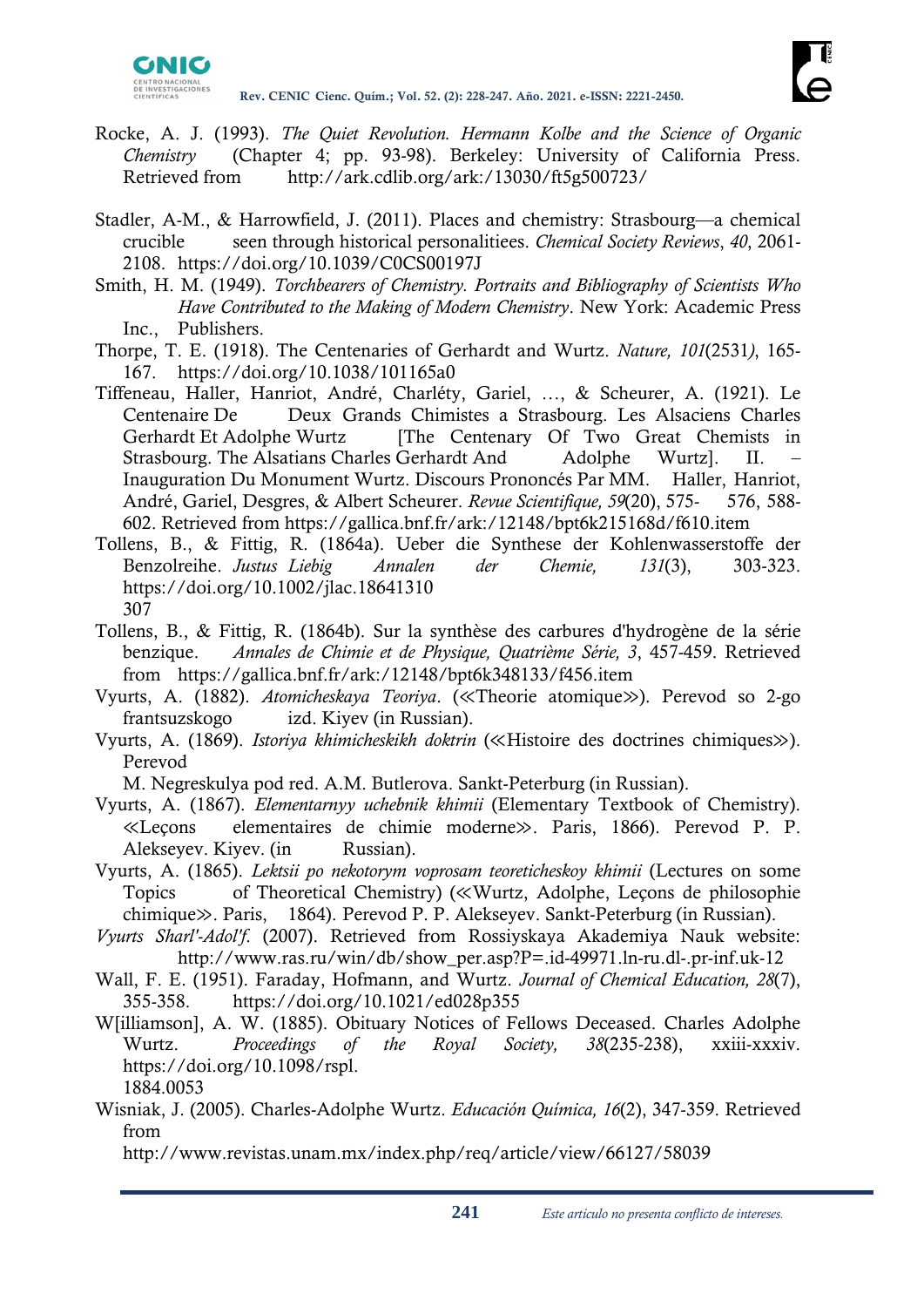

- Wurtz. (1841). Du gaz de l'éclairage (gaz light). *Traité de Médecine Légale, 3*(2), 840- 844. Retrieved from the set of the set of the set of the set of the set of the set of the set of the set of the set of the set of the set of the set of the set of the set of the set of the set of the set of the set of the https://collections.nlm.nih.gov/bookviewer?PID=nlm:nlmuid-28430290RX4 -mvpart
- Wurtz, A. (1876). Progrès De L'Industrie Des Matières Colorantes Artificielles. Paris: G. Masson, Éditeur. Retrieved from https://archive.org/details/progresdelindust00wurt/page/n5/mode/ 2up

Wurtz, A. (1875b). *La Théorie Des Atomes dans la conception générale du monde.* In *La Théorie Des Atomes Dans La Conception Générale Du Monde. Discours d'inauguration de la troisième session de l'Association française pour l'avancement des Sciences (Lille, 20 Septembre 1874), Suivi de L'Eloge de Laurent et de Gerhard et de L'Eloge de L. Soubeiran* (pp. 1-60). Paris: G. Masson, Éditeur. Retrieved from https://archive.org/details/lathoriedesa

to00wurtuoft/page/n7/mode/2up

- Wurtz, A. (1870). Synthesis of Aromatic Acids. *The Chemical News, 21*, 118. Retrieved from https://archive.org/details/s713id13683430/page/118/mode/2up
- Wurtz, A. (1856). Ueber das Glycol, einen zweisäurigen Alkohol. *Justus Liebigs Annalen der Chemie, 100*(1), 110-115. https://doi.org/10.1002/jlac.18561000115
- Wurtz, A. (1855a). Sur Une Nouvelle Classe De Radicaux Organiques. *Annales de Chimie et de Physique, Troisième Série, 44*, 275-313. Retrieved from https://gallica.bnf.fr/ark:/12148/ bpt6k6572001c/f279.image
- Wurtz, A. (1855b). Ueber eine neue Klasse organischer Radicale. *Justus Liebig Annalen der Chemie, 96*(3), 364-375. https://doi.org/10.1002/jlac.18550960310
- Wurtz, A. (1849). On a Series of Organic Alkalies Homologous with Ammonia. *Philosophical Magazine, Series 3, 34*(229), 316-318. https://doi.org/10.1080/14786444908646237
- Wurtz, A. (1843). Sur la constitution de l'acide hypophosphoreux. *Annales de Chimie et de Physique, Troisième Série, 7*, 35-50. Retrieved from https://gallica.bnf.fr/ark:/12148/bpt6k65 711371/f41.image
- Wurtz, A. C. (1867). *An Introduction to Chemical Philosophy, according to the Modern Theories*. (W. Crookes, Trans.). London: J.H. Dutton. Retrieved from https://archive.org/details/anintr

oductiont01wurtgoog/page/n4/mode/2up

Wurtz, A., & Vogt, G. (1872). Sur la formation du chloral. *Comptes rendus hebdomadaires des séances de l'Académie des Sciences, 74*, 777-787. Retrieved from https://gallica.bnf.fr/ark:/

12148/bpt6k3031q/f777.image

Wurtz, Ad. (1895). *Elements of Modern Chemistry*. Fifth American Edition. (W. H. Greene, Trans.). Revised and Enlarged by W.H. Greene and Harry F. Keller. London, Philadelphia: J.B. Lippincott & Co. Retrieved from https://archive.org/details/elementsofmoder00wurt/page/ n5/mode/2up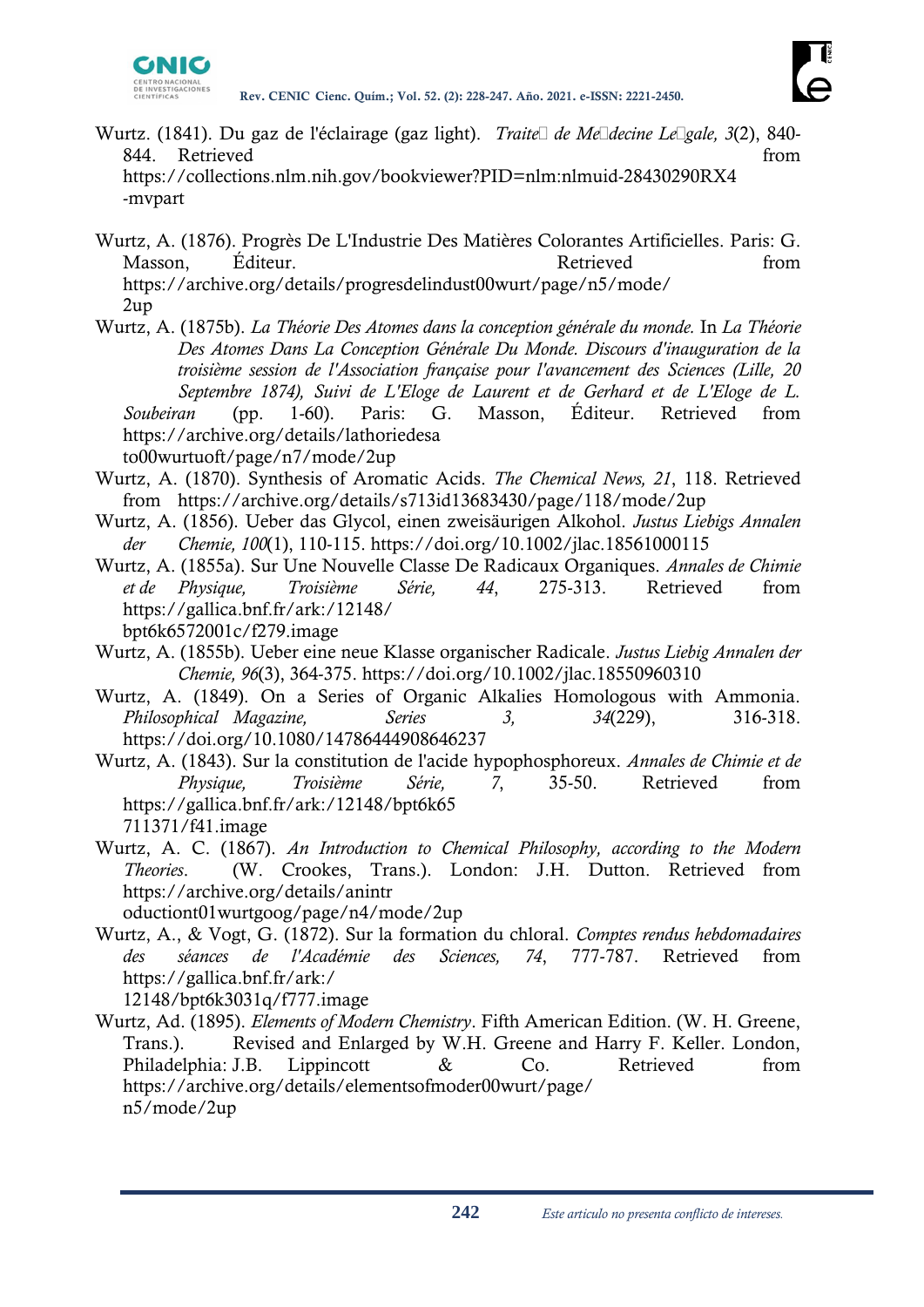

- Wurtz, Ad. (1894). *Leçons Élémentaires De Chimie Moderne*. Septième Édition. Paris: G. Masson, Éditeur. Retrieved Retrieved from https://archive.org/details/leonslment00wurtuoft/page/n7/mode/2up
- Wurtz, Ad. (1885a). *Introduction A L'Étude De La Chimie*. Paris: G. Masson Éditeur. Retrieved from

https://archive.org/details/introductionalt00wurtgoog/page/n11/mode/2up

- Wurtz, Ad. (1885b). *Traité De Chimie Biologique*. Paris: G. Masson, Éditeur. Retrieved from https://archive.org/details/b28106271/page/n7/mode/2up
- Wurtz, Ad. (1884a). Remarques sur la loi de Faraday et sur la loi découverte par M. Bouty. *Comptes rendus hebdomadaires des séances de l'Académie des Sciences, 98*, 176- 177. Retrieved from https://gallica.bnf.fr/ark:/12148/bpt6k30546/f175.item
- Wurtz, Ad. (1884b). Note sur la loi de Faraday. *Comptes rendus hebdomadaires des séances de l'Académie des Sciences, 98*, 321-322. Retrieved from https://gallica.bnf.fr/ark:/12148/ bpt6k30546/f320.item
- Wurtz, Ad. (1884c). The Action of Heat upon Aldol and Paraldol. *The Chemical News, 49*(1261), 46-47. Retrieved from https://archive.org/details/s713id13691510/page/46/mode/2up
- Wurtz, Ad. (1883a). Hydratation de l'aldéhyde crotonique. *Comptes rendus hebdomadaires des séances de l'Académie des Sciences, 97*, 1169-1172. Retrieved from https://gallica.bnf.fr/
	- ark:/12148/bpt6k3053w/f1169.item
- Wurtz, Ad. (1883b). Action de la chaleur sur l'aldol et sur le paraldol. *Comptes rendus hebdomadaires des séances de l'Académie des Sciences, 97*, 1525-1530. Retrieved from

https://gallica.bnf.fr/ark:/12148/bpt6k3053w/f1525.item

Wurtz, Ad. (1881a). *The Atomic Theory*. (E. Cleminshaw, Trans.). New York: D. Appleton & Company. Retrieved From https://archive.org/details/atomictheorytrby00wurtuoft/page/n7/ mode/2up

- Wurtz*.* Ad. (1881b). Preparation of Aldol. *The Chemical News, 44*(1131), 60. Retrieved from https://archive.org/details/s713id13691460/page/60/mode/2up
- Wurtz, Ad. (1880a). Sur la papaïne. Contribution à l'histoire des ferments solubles. *Comptes rendus hebdomadaires des séances de l'Académie des Sciences, 90*, 1379-1385. Retrieved from

https://gallica.bnf.fr/ark:/12148/bpt6k3047v/f1374.item

- Wurtz, Ad. (1880b). Sur la papaïne. Nouvelle contribution à l' histoire des ferments solubles. *Comptes rendus hebdomadaires des séances de l'Académie des Sciences, 91*, 787- 791. Retrieved from https://gallica.bnf.fr/ark:/12148/bpt6k30485/f789.image
- Wurtz, Ad. (1880c). *Elements of Modern Chemistry*. London, Philadelphia: J. B. Lippincott & Co. Retrieved from the set of  $\mathcal{L}$  and  $\mathcal{L}$  from the set of  $\mathcal{L}$  and  $\mathcal{L}$  from the set of  $\mathcal{L}$  and  $\mathcal{L}$  from the set of  $\mathcal{L}$  and  $\mathcal{L}$  and  $\mathcal{L}$  and  $\mathcal{L}$  and  $\mathcal{L}$  and  $\mathcal{L}$  an

https://archive.org/details/elementsofmodern00wurtrich/page/n7/mode/2up

Wurtz, Ad. (1880-1886a). *Dictionnaire De Chimie Pure Et Appliquée: Comprenant La Chimie Organique Et Inorganique, La Chimie Appliquée À L'Industrie, À L'Agriculture Et Aux Arts, La Chimie Analytique, La Chimie Physique Et La Minérologie*. Supplément Premiére Partie A – F. Paris: Libraire Hachette Et Cie. Retrieved from https://wellcomecollection.org/works/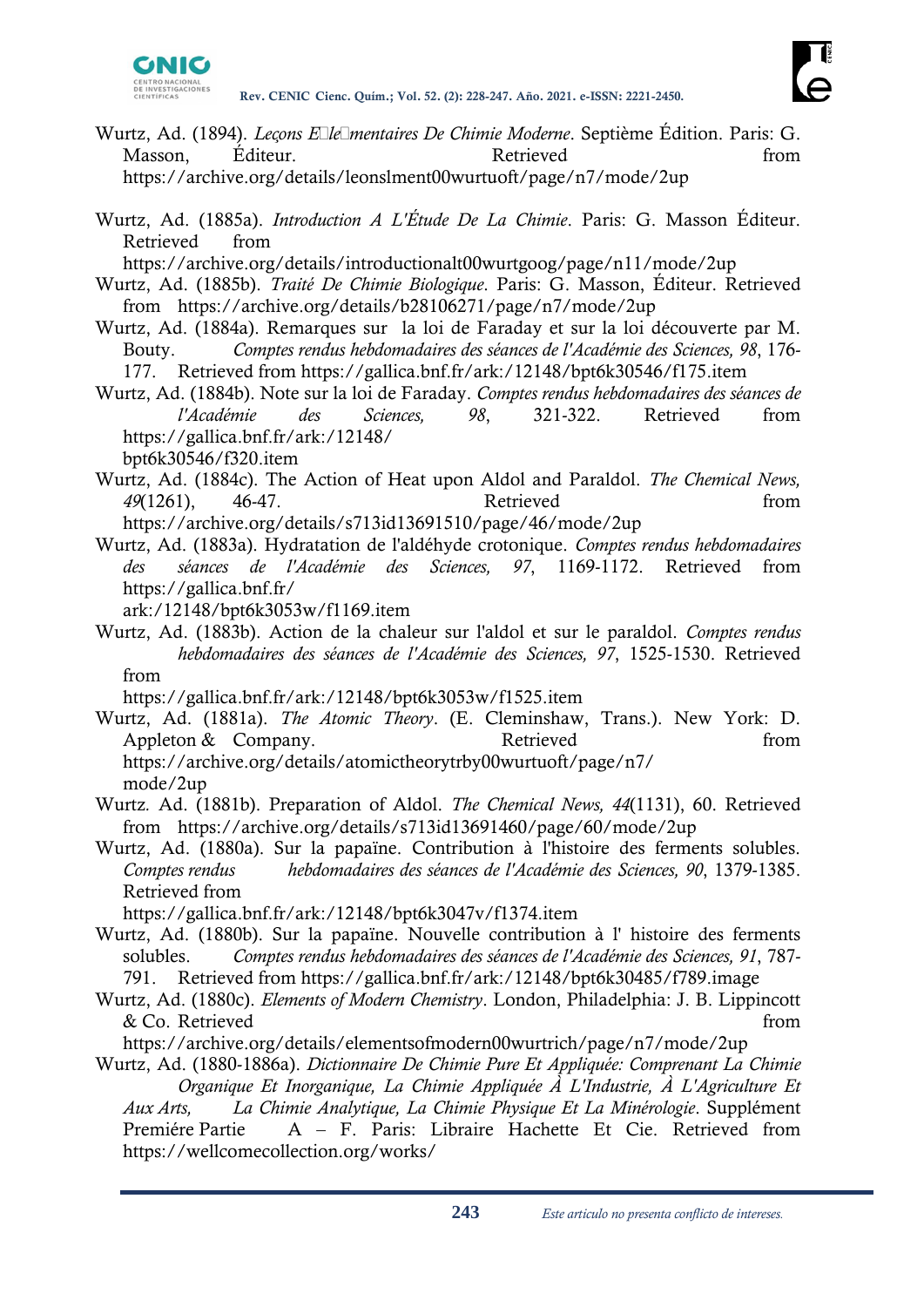

ganz4zmz/items?canvas=9

Wurtz, Ad. (1880-1886b). *Dictionnaire De Chimie Pure Et Appliquée: Comprenant La Chimie Organique Et Inorganique, La Chimie Appliquée À L'Industrie, À L'Agriculture Et Aux Arts, La Chimie Analytique, La Chimie Physique Et La Minérologie*. Supplément Deuxième Partie G – Z. Paris: Libraire Hachette Et Cie. Retrieved from https://wellcomecollection.org/works/ ganz4zmz/items?canvas=9

- Wurtz, Ad. (1879a). I.—On the Constitution of Matter in the Gaseous State*. Journal of the Chemical Society, Transactions, 35,* 1-12. https://doi.org/10.1039/CT8793500001
- Wurtz, Ad. (1879b). *Elements of Modern Chemistry*. Philadelphia: J. B. Lippincott & Co. Retrieved from

https://archive.org/details/elementsofmodern00wurt/page/n5/mode/2up

Wurtz, Ad. (1879c). *La Théorie Atomique*. Deuxième Édition. Paris: Libraire Germen Baillière. Retrieved from

https://archive.org/details/lathorieatomiqu00wurtgoog/page/n7/mode/2up

Wurtz, Ad. (187d). *La Teoria Atomica*. Milano: Fratelli Dumolard. Retrieved from https://archive.org/details/lateoriaatomica00wurtgoog/page/n7/mode/2up

Wurtz, Ad. (1878a). On the Constitution of Matter in the Gaseous State. *The Chemical News, 38*(991), 245-248. Retrieved from https://archive.org/details/s713id13691400/page/244/ mode/2up

- Wurtz, Ad. (1878b). On The Constitution of Matter in the Gaseous State1. *Nature, 19*, 62- 66. https://doi.org/10.1038/019062b0
- Wurtz, Ad. (1878c). Sur la polymérisation de l'oxyde d'éthylène. *Comptes rendus hebdomadaires des séances de l'Académie des Sciences, 86*, 1176. Retrieved from https://gallica.bnf.fr/ark:/

12148/bpt6k3043m/f1246.item

- Wurtz, Ad. (1877). On The Artificial Coloring Matters Derived from Coal Tar. *Scientific American Supplement, 57*, 906-907. https://doi.org/10.1038/scientificamerican02031877- 906supp
- Wurtz, Ad. (1876a). Note sur le paraldol, modification polymérique de l'aldol. *Comptes rendus hebdomadaires des séances de l'Académie des Sciences, 83*, 255-256. Retrieved from https://gallica.bnf.fr/ark:/12148/bpt6k3040p/f254.image
- Wurtz, Ad. (1876b). *Dictionnaire De Chimie Pure Et Appliquée. Comprenant: La Chimie Organique Et Inorganique, La Chimie Appliquée À L'Industrie, À L'Agriculture Et Aux Arts, La Chimie Analytique, La Chimie Physique Et La Minéralogie*. Tome Premier. Deuxième Partie. C - G. Paris: Libraire Hachette Et C<sup>ie</sup>. Retrieved from https://bibliotheques- numeriques.defense.gouv.fr/document/e07f4148-c2e3- 4c65-a513-2f78a80c3e47
- Wurtz, Ad. (1876c). *Dictionnaire De Chimie Pure Et Appliquée. Comprenant: La Chimie Organique Et Inorganique, La Chimie Appliquée À L'Industrie, À L'Agriculture Et Aux Arts, La Chimie Analytique, La Chimie Physique Et La Minéralogie*. Tome Second. Première Partie.  $H - P$ . Paris: Libraire Hachette Et C<sup>ie</sup>. Retrieved from https://bibliotheques- numeriques.defense.gouv.fr/document/e07f4148-c2e3- 4c65-a513-2f78a80c3e47
- Wurtz, Ad. (1876d). *Dictionnaire De Chimie Pure Et Appliquée. Comprenant: La Chimie Organique Et Inorganique, La Chimie Appliquée À L'Industrie, À L'Agriculture Et*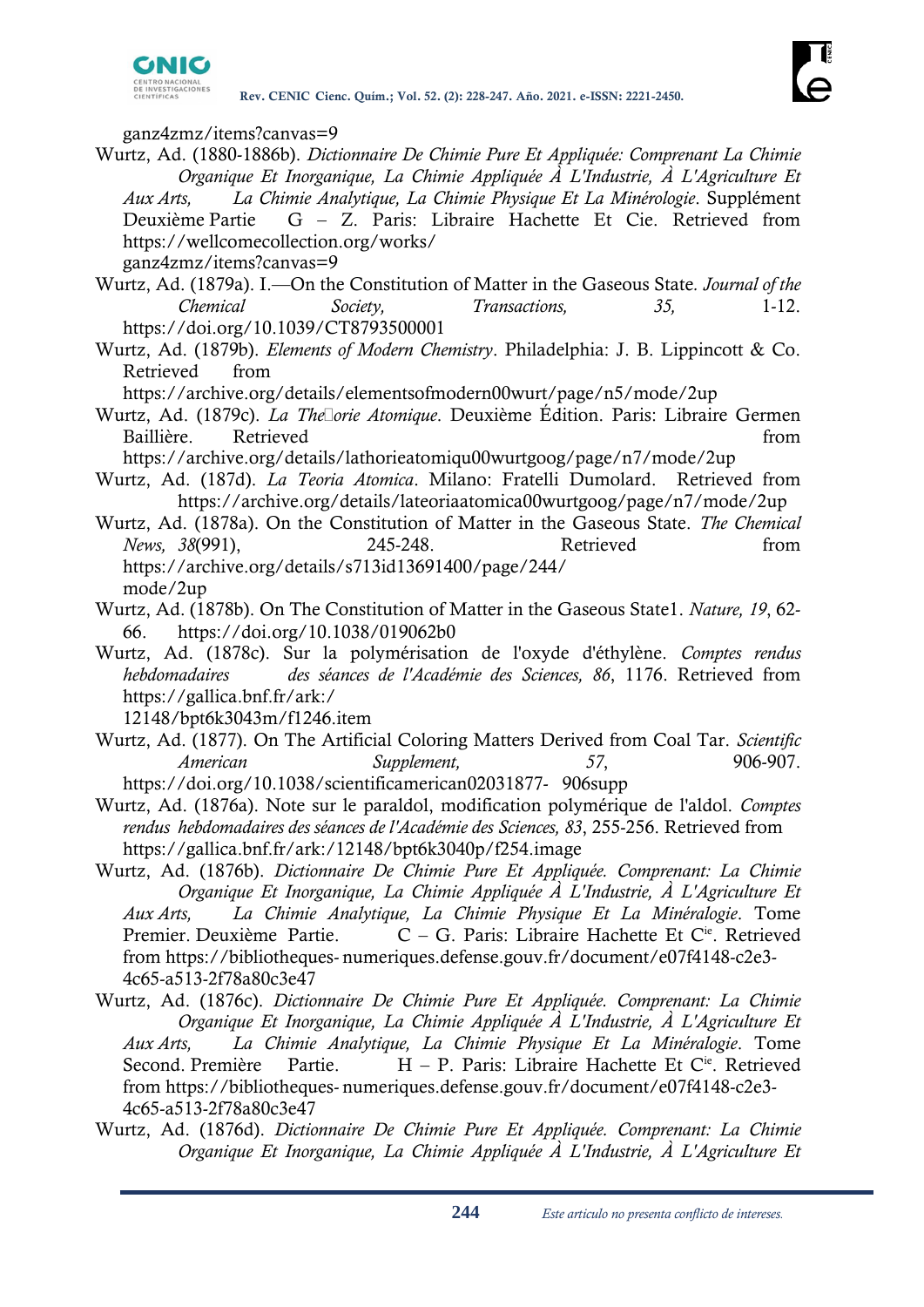

*Aux Arts, La Chimie Analytique, La Chimie Physique Et La Minéralogie*. Tome Second. Deuxième Partie.  $P - S$ . Paris: Libraire Hachette Et C<sup>ie</sup>. Retrieved from https://books.google.pl/books? id=aAiruTAYwW8C&printsec=frontcover

- Wurtz, Ad. (1875a). *Leçons Élémentaires De Chimie Moderne*. Troisième Édition, Revue et Augmentée. Paris: G. Masson, Éditeur. Retrieved from https://archive.org/details/leons lmentaires00wurtgoog/page/n11/mode/2up
- Wurtz, Ad. (1874). *Dictionnaire De Chimie Pure Et Appliquée. Comprenant: La Chimie Organique Et Inorganique, La Chimie Appliquée À L'Industrie, À L'Agriculture Et Aux Arts, La Chimie Analytique, La Chimie Physique Et La Minéralogie*. Tome Premier. Première Partie. A – B. Paris: Libraire Hachette Et Cie. Retrieved from https://archive.org/details/b281 21624\_0001/page/n7/mode/2up
- Wurtz, Ad. (1873a). Nouvelles recherches sur l'aldol. *Comptes rendus hebdomadaires des séances de l'Académie des Sciences, 76*, 1165-1171. Retrieved from https://gallica.bnf.fr/ark:/12148/ bpt6k3033b/f1165.image
- Wurtz, Ad. (1873b). *Lecciones elementales de química moderna*. Barcelona: Verdaguer. Retrieved from https://www.worldcat.org/title/lecciones-elementales-dequimica-moderna/oclc/14835 728?referer=di&ht=edition
- Wurtz, Ad. (1873c). *Dictionnaire De Chimie Pure Et Appliquée. Comprenant: La Chimie Organique Et Inorganique, La Chimie Appliquée À L'Industrie, À L'Agriculture Et Aux Arts, La Chimie Analytique, La Chimie Physique Et La Minéralogie*. Tome Troisième. S – Z. Paris: Libraire Hachette Et Cie. Retrieved from https://archive.org/details/b28121624\_0005/ page/n5/mode/2up
- Wurtz, Ad. (1872a). Sur un aldéhyde-alcool. *Comptes rendus hebdomadaires des séances de l'Académie des Sciences, 74*, 1361-1367. Retrieved from https://gallica.bnf.fr/ark:/12148/ bpt6k3031q/f1361.item
- Wurtz, Ad. (1872b). *Lezioni Elementari Di Chimica Inorganica*. Traduzione eseguita sull'ultima edizione franceze Da R. Monteferrante. Napoli: Agostino Pellerano Libraio-Editore. Retrieved from the state of the state of the state of the state of the state of the state of the state of the state of the state of the state of the state of the state of the state of the state of the stat

https://archive.org/details/bub\_gb\_oxHkrS7MBDIC/page/n5/mode/2up

- Wurtz, Ad. (1872c). *Lezioni Elementari Di Chimica Organica Moderna*. Traduzione eseguita sull'ultima edizione franceze Da R. Monteferrante. Napoli: Agostino Pellerano Libraio- Editore. Retrieved from https://books.google.pl/books?id=rM7gyH1hoZoC&pg=PA3&hl
- Wurtz, Ad. (1870a). *Geschichte Der Chemischen Theorien Seit Lavoisier Bis Auf Unsere Zeit*. Deutsch hrsg. von Alphons Oppenheim. Berlin: Verlag von Robert Oppenheim. Retrieved from
- https://archive.org/details/geschichtederche00wurtuoft/page/n5/mode/2up
- Wurtz, Ad. (1870b). *Les Hautes Études Pratiques Dans Les Universites Allemandes*. Rapport Présenté A Son Exc. M. Le Ministre De L'Instruction Publique. Paris: Imprimerie Impériale. Retrieved from the settlement of the settlement of the settlement of the settlement of the settlement of the settlement of the settlement of the settlement of the settlement of the settlement of the s

https://archive.org/details/bub\_gb\_9pJAvn8lx3gC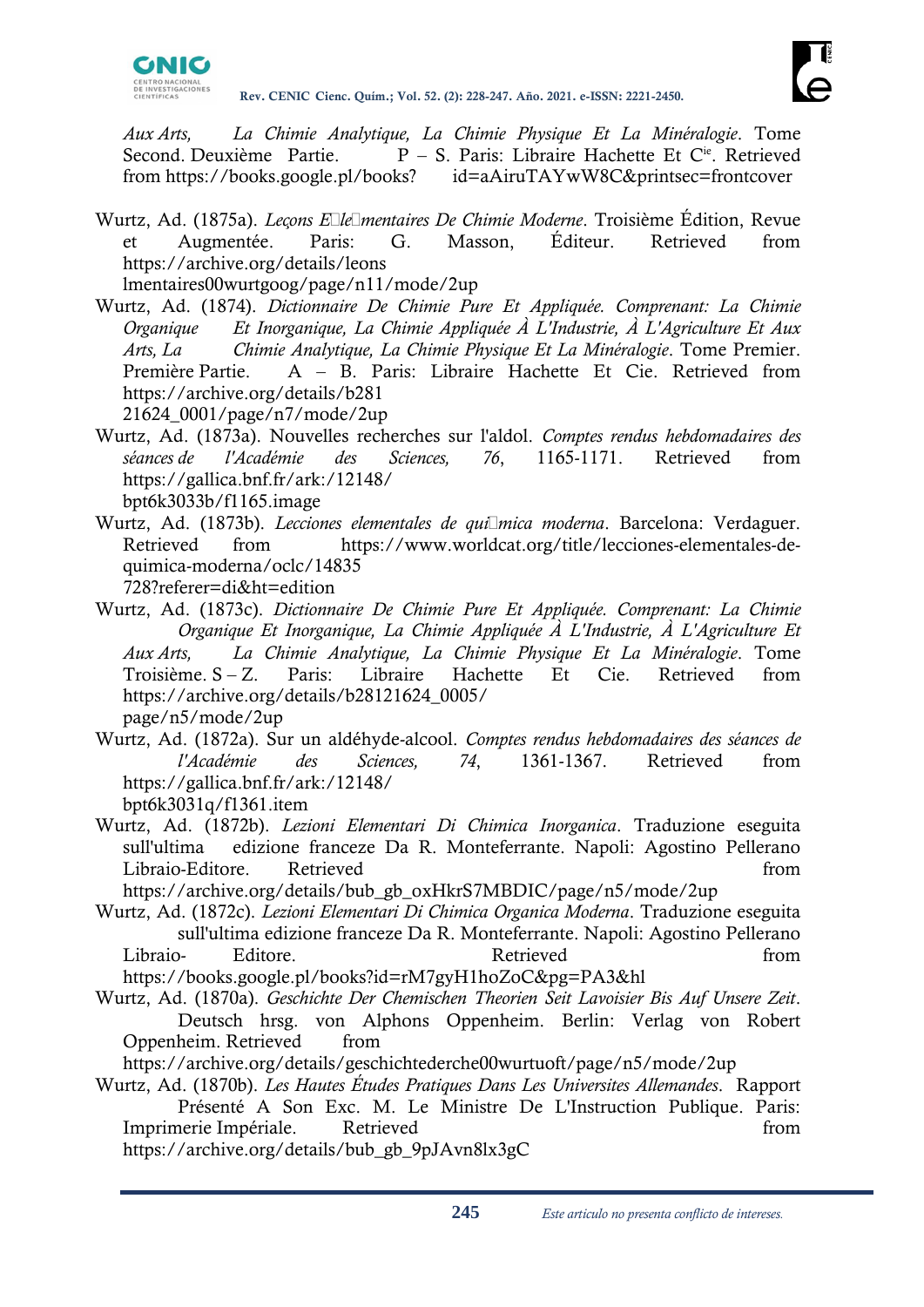

- Wurtz, Ad. (1869a). *A History of Chemical Theory from the Age of Lavoisier to the Present Time*  (H. Watts, Trans.). London: Macmillan. Retrieved from https://wellcomecollection.org/works/ h36arawk
- Wurtz, Ad. (1869b). Synthesis of the so-called Aromatic Acids. *The Chemical News,*  19(498), 299. Retrieved from **from** from **from**

https://archive.org/details/s713id13683410/page/298/mode/2up

- Wurtz, Ad. (1868). *Histoire Des Doctrines Chimiques Depuis Lavoisier Jusqu'a Nos Jours*. Paris: Libraire De L. Hachette Et C<sup>ie</sup>. Retrieved from https://www.biodiversitylibrary.org/item/ 68471#page/5/mode/1up
- Wurtz, Ad. (1867). *Leçons Élémentaires De Chimie Moderne*. Premier Fascicule. Métalloïdes. Paris: Victor Masson Et Fils. Retrieved from https://archive.org/details/bub\_gb\_V\_yf6q- SBv4C/page/n3/mode/2up
- Wurtz, Ad. (1866a). Synthèse du chlorure de thionyle. *Comptes rendus hebdomadaires des séances de l'Académie des Sciences, 62*, 460-462. Retrieved from https://gallica.bnf.fr/ark:/12148/ bpt6k3019n/f460.item
- Wurtz, Ad. (1866b). On the Synthesis of Chloride of Thionyle. *The Chemical News, 13*, 117. Retrieved from the set of the set of the set of the set of the set of the set of the set of the set of the set of the set of the set of the set of the set of the set of the set of the set of the set of the set of the

https://archive.org/details/s713id13683350/page/116/mode/2up

- Wurtz, Ad. (1865). *Traité Élémentaire De Chimie Médicale Comprenant Quelques Notions De Toxicologie Et Les Principales Applications De La Chimie A La Physiologie, A La Pathologie, A La Médicine Et A L'Hygiène. II. Chimie Organique*. Retrieved from https://archive.org/details/bub\_gb\_8TbQyNybgiMC/page/n5/mode/2up
- Wurtz, Ad. (1864a). Sur Quelques Points De Philosophie Chimique. Leçons Professées Les 6 Et 20 Mars 1863 Devant La Société Chimique. In *Leçons De Chimie Professées En 1863 par MM. Adolphe Wurtz, A. Lamy, Louis Grandeau* (pp.1-222). Paris: Librairie de L. Hachette. Retrieved from the state of the from the state of the state of the state of the state of the state of the state of the state of the state of the state of the state of the state of the state of the

https://archive.org/details/bub\_gb\_33owuKQB8gIC/page/n9/mode/2up

- Wurtz, Ad. (1864b). *Leçons De Philosophie Chimique*. Paris: Librairie de L. Hachette Et Cie .
- Wurtz, Ad. (1864c). *Traité Élémentaire De Chimie Médicale Comprenant Quelques Notions De Toxicologie Et Les Principales Applications De La Chimie A La Physiologie, A La Pathologie, A La Pharmacie Et A L'Hygiène. I. Chimie Inorganique*. Retrieved from https://archive.org/details/bub\_gb\_kG0srbd1RRwC/page/n5/mode/2up
- Wurtz, Ad. (1862a). Nouvelles recherches sur l'oxyde d' éthylene. *Comptes rendus hebdomadaires des séances de l'Académie des Sciences, 54*, 277-281. Retrieved from https://gallica.bnf.

fr/ark:/12148/bpt6k30115/f277.item

- Wurtz, Ad. (1862b). XLVIII.—On Oxide of Ethylene, considered as a link between Organic and Mineral Chemistry. *Journal of the Chemical Society, 15*, 387-406. https://doi.org/10.1039/ *JS8621500387*
- Wurtz, Ad. (1860). Nouvelles recherches sur l'oxyde d' éthylene. *Comptes rendus hebdomadaires des séances de l'Académie des Sciences, 50*, 1195-1197. Retrieved from https://gallica.

bnf.fr/ark:/12148/bpt6k3007r/f1207.item